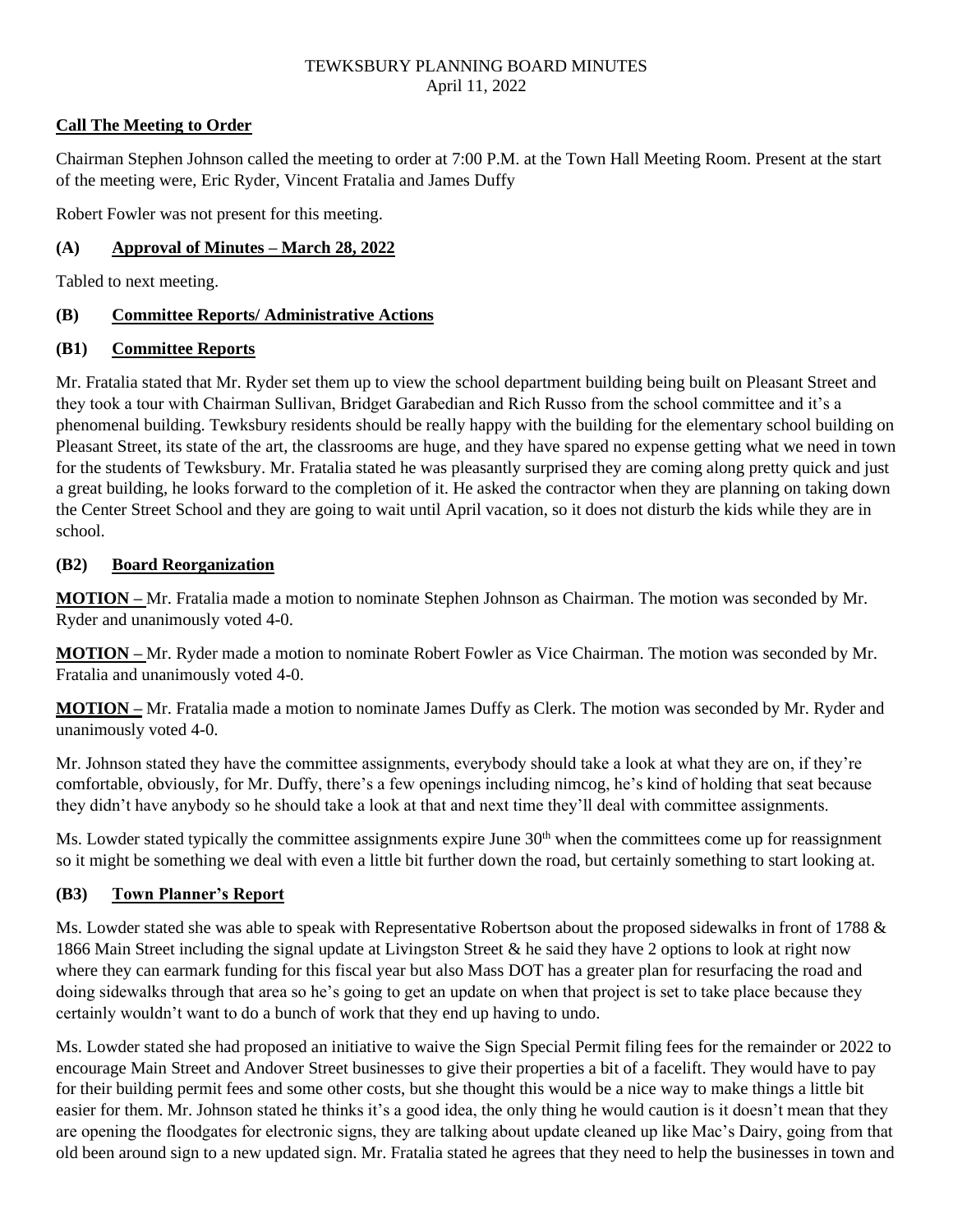waiving the fee, he's all in favor of that but when he was working in the city of Boston, they had a storefront improvement program that offered low interest loans. If they could do something like that for the residents of Tewksbury, coordinate with a local bank to help in that venture he thinks it will be a win-win for Tewksbury.

**MOTION –** Mr. Ryder made a motion to approve the proposed initiative to waive Sign Special Permit fees through the end of the year. The motion was seconded by Mr. Fratalia and unanimously voted 4-0.

# **(B4) Border Road – Non-Substantial Change Determination**

Jim Hanley of Civil Design Consultants appeared for the Non-Substantial Change Determination for Border Road. Mr. Hanley stated they've been out there building since 2017, they basically have everything done except for the curbing and the final placement of the final course of pavement. During the process one of the abutters reached out to the project owner and began a property line dispute. The went back through their files and feel comfortable with the determination they made with the original plan but to make the dispute go away and because they have the ability to do so and still comply with Special Permit Regulations for the OSRD they've been able to modify the plan so that the blue line on the plan is moved 10' into the property away from the abutter. Mr. Fratalia questioned if Mr. Madden was okay with what they're trying to do. Mr. Hanley stated yes, their attorney has worked with Mr. Madden's attorney and there's an agreement in principle for this change and then they are obviously going to have to update those deeds and rerecord things appropriately.

**MOTION –** Mr. Ryder made a motion that this is a Non- Substantial Change. The motion was seconded by Mr. Fratalia and unanimously voted 4-0.

**MOTION –** Mr. Ryder made a motion to approve the Non- Substantial Change for Border Road. The motion was seconded by Mr. Fratalia and unanimously voted 4-0.

# **(B5) 300 Ames Pond Drive – Approval Not Required Plan**

Jim Hanley of Civil Design Consultants & Dick Cuoco of Woodland Design appeared for the Approval Not Required Plan for 300 Ames Pond Drive. Mr. Cuoco stated there is currently some zoning changes coming down the road which would make the property pretty much useless other than office research so they're filing the perimeter plan in order to preserve the underlying zoning for a period of 3 years which is a requirement under Chapter 48 Section 6. They referenced the plans that outlined the wetlands to have that on record, so that moving forward if anybody looks at the property, they'll know that there's a large wetland area  $\frac{3}{4}$  of the way across the easterly side of the property.

**MOTION –** Mr. Fratalia made a motion to endorse the ANR plan for 300 Ames Pond Drive as requested. The motion was seconded by Mr. Duffy and unanimously voted 4-0.

# **(B6) 890 East Street & 118 Lumber Lane – Approval Not Required Plan**

Dick Cuoco of Woodland Design appeared for the Approval Not Required Plan for 890 East Street & 118 Lumber Lane. Mr. Cuoco stated these are two existing parcels, roughly 4.5 acres each, Lot 1 is pretty much maxed out so there was about 7,000 sq. ft. they could never use down the road so the owner asked if they would sell him 7,584 sq. ft. Basically all they are doing is moving one small lot line, shown as parcel A but parcel A has to be consolidated with lot  $2 \& \text{ it's not a}$ separate building lot so its basically just a lot lien relocation plan.

**MOTION –** Mr. Ryder made a motion to endorse the ANR plan for 890 East Street & 118 Lumber Lane as requested. The motion was seconded by Mr. Fratalia and unanimously voted 4-0

# **(B7) 2212 Main Street – Preliminary Subdivision Plan**

Dick Cuoco of Woodland Design appeared for the Preliminary Subdivision Plan for 2212 Main Street. Mr. Cuoco stated this is the property where Maverick's Restaurant is. They're still working out some minor ownership issues on the property, they have some plans to move forward with it but in order to preserve their rights on the zoning they have a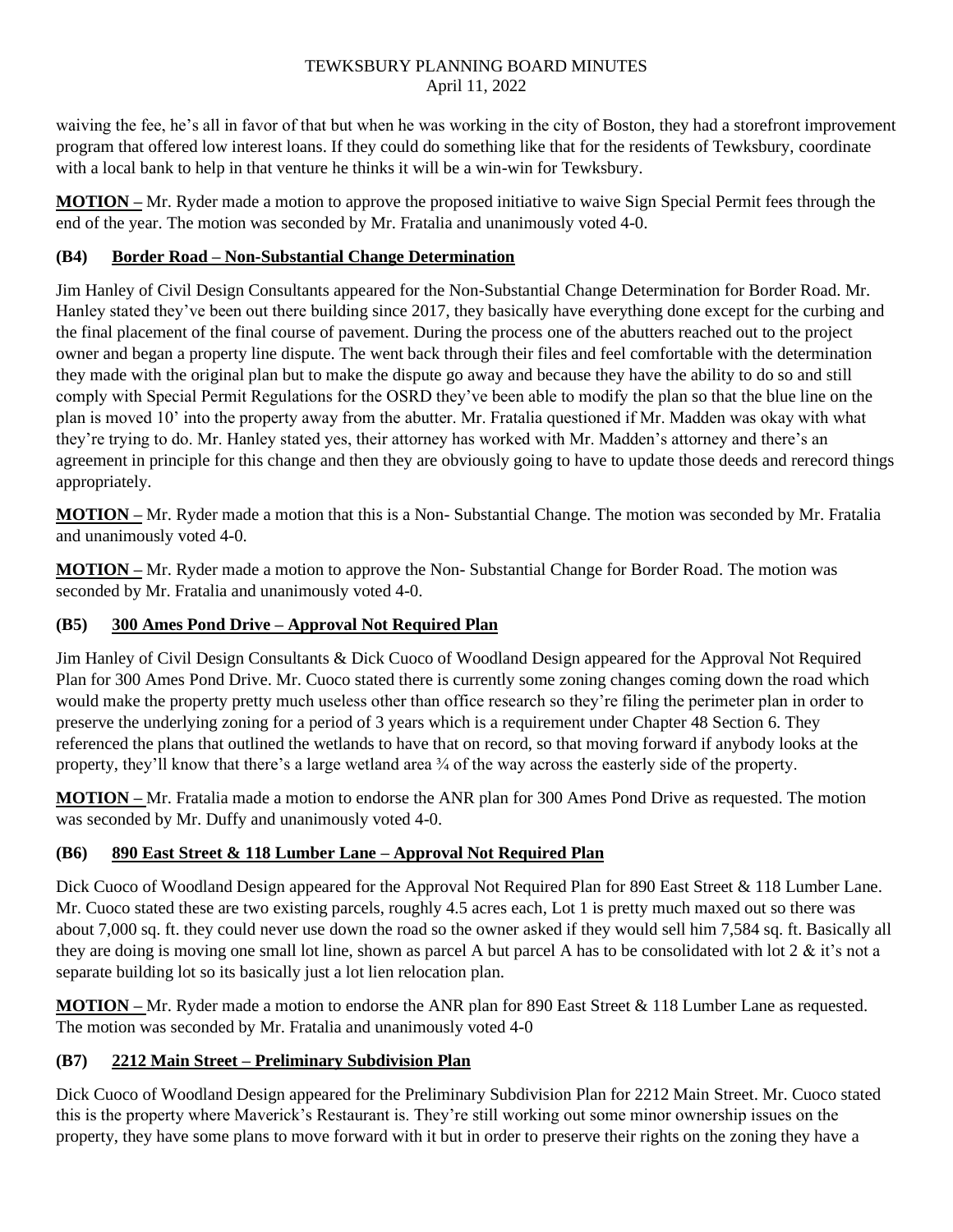preliminary subdivision which they may end up building if things don't end up going exactly the way they'd like to go but it is a viable plan that could be built out.

Mr. Fratalia stated there are a lot of vacant offices in town, so he likes to tell developers when they come in with a plan hopefully, they have an occupant to fill that space.

Mr. Ryder echoes what Mr. Fratalia stated, they hope when the proposed development comes in, they have a commercial component with this, they don't want to see more empty store fronts.

Mr. Johnson stated there's no official action, its just submitted and noted for the record.

# **(C) Zoning Bylaw Warrant Article**

Mr. Johnson asked if these were the real numbers, 29, 30 & 31. Mr. Lowder stated to her knowledge, yes.

Todd Johnson, Chair of the Zoning Bylaw subcommittee/member of the Select Board and Steve Sadwick, Assistant Town Manager appeared to present. Mr. S. Johnson stated that he and Mr. Fowler also sit on Zoning Bylaw Subcommittee and have been a part of this the whole way along. Mr. T. Johnson stated this is a much discusses and lengthy discussion they have had for a number of years, involving a very comprehensive bylaw affecting many people, many issues they have in the community. The existing bylaw is just over 20 years old; they've had numerous changes in its lifetime and an effort began about 5 years ago to bring the bylaw up to current standard. The motivation to do that is to make it easier to use, to clarify some areas that over time had inconsistencies and to allow for a little modernization. This did fail to pass at the last town meeting a year ago by 2 votes. They went back to the drawing board, and he believes the process the committee followed over the last year or so has actually had a positive impact on the process, they've had more public input than existed previously, they've addressed a number of concerns that were addressed at the town meeting a year ago among others that have been raised since. He believes they have something that hopefully the community can get behind. Mr. T. Johnson stated the Planning Board needs to take action on this because they were before the town meeting a year ago, so they are respectfully asking for their support once again on what they believe is a very important update and improvement to the existing bylaw.

Mr. S. Johnson clarified that usually the Board would just give its recommendation to adopt or no recommendation. No matter what they recommend it will go to town meeting. This is a little different, in order for this to go to town meeting it has to get a favorable endorsement by a majority of the board to actually get to town meeting, there's a little more weight on what they do.

Mr. Sadwick stated the committee met 10 times from September to February, it was a very quick period of time that they went through items within the article. There were 14 different areas that were covered, the summary of revisions in the 2022 Zoning Bylaw Article compared to the 2021 article was given to the Board. It discusses things such as the fee in lieu of affordable units, there was an agreement on the committee that fee in lieu of units would be mandatory for multifamily projects and when it came to those open space residential developments the units had to be provided on site unless the Town was at 10% of the affordable requirement. At that point the board could, at their discretion accept a fee in lieu of affordable units. There were changes to appendix A, which was the table of use changes, multifamily was allowed in the Office Research District in the previous article, the committee decided to remove that so multifamilies are not allowed at all in the Office Research District. The committee added self-storage facilities in the Office Research District by a special permit. The committee also brought forward allowing preowned green vehicle sales by a Planning Board Special Permit in the General Business District so those are the first 2 major areas of changes. The third area is billboards, which the article last year changed from what they currently have today. The committee decided to keep what is in the existing bylaw because there was concern that came up at town meeting and during the public input sessions. Then there were some other technical things that were brought up for open space residential design calculations sidewalks had to be set forth to standards by DPW, landscaping requirements included native plantings and shrubbery and the use of pollinators.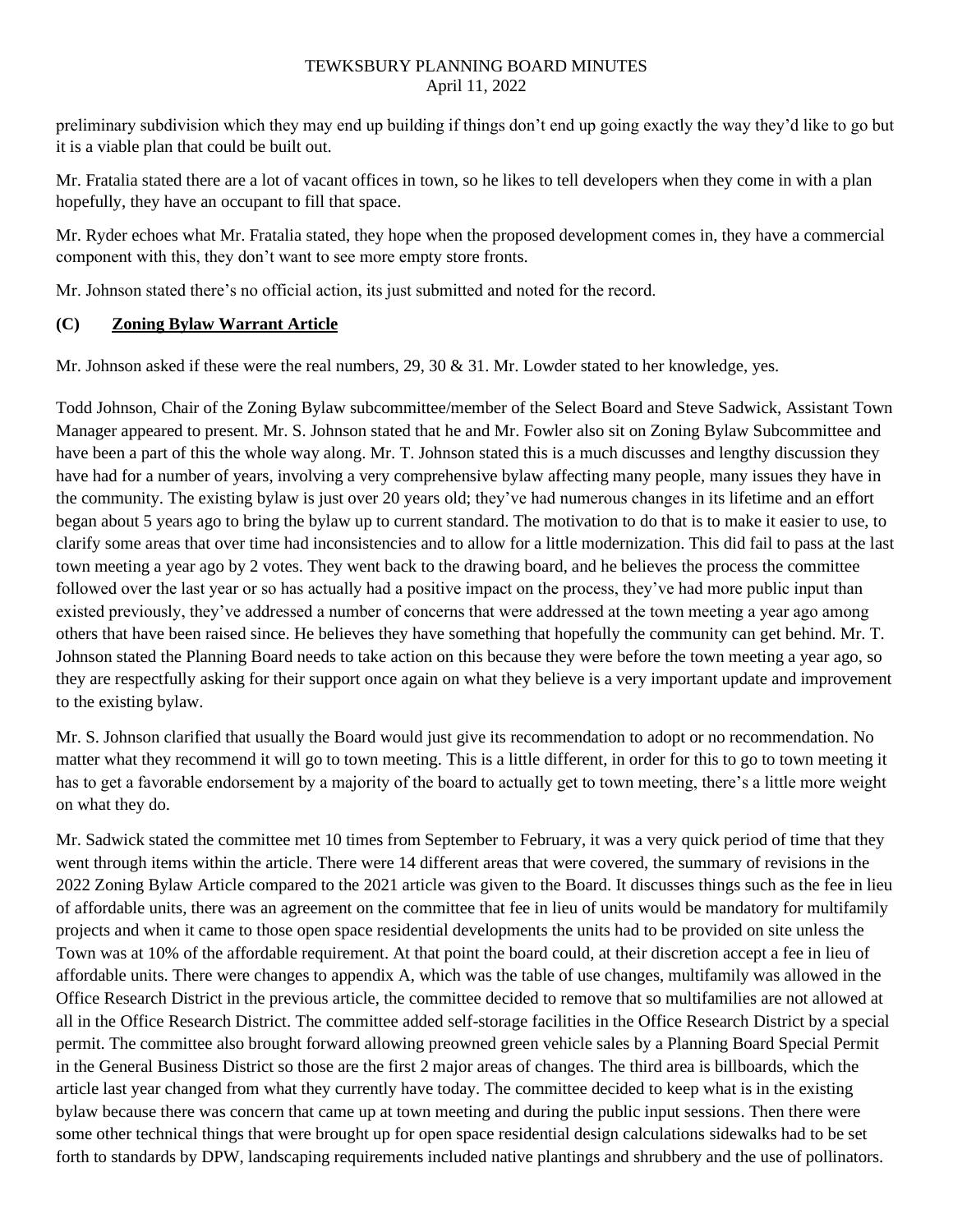There was a screening maintenance requirement added that plantings that are installed to serve as a screening buffer according to an approved site plan shall be maintained as a screening buffer by the owner. There are some minor changes to the way definitions occurred in appendix A, then there were some definitional changes themselves such as building height, grading plane, added in gross floor area, green motor vehicles as well as steel storage units. Story was rewritten as well as story above grade plane. There are some additions regarding bicycles, family suite changes occurred, accessory building height, changes to parking to help with some of the issues found with mixed use developments that have the smaller sized spaces. Fences, the building code is now 7' for fences so the current bylaw is not in compliance with the building code, so this draft article now has what's required by the building code. The Medical Marijuana Overlay District components were incorporated into the Marijuana Establishment section and are allowed in the General Business District by Special Permit which pretty much covers the overlay district as it stands today but kind of takes it up to the Lowell border for medical marijuana dispensaries. So that's the changes the committee came up with, everything else in the document stayed as is. Mr. S. Johnson stated several of the changes Mr. Sadwick mentioned were at the suggestion of the building inspector so that they'd be consistent with the building codes. With the medical marijuana it was the intention of the subcommittee to look at the retail sale, but they decided because it's both a zoning and regular town bylaw issue that it would be better to postpone that way the Board of Selectman and all that can all be done at one time at a future town meeting that way no one has any questions of well what didn't you do it then. They did it out of an abundance of caution to make sure everything is done right one time and not piece mail, so it wasn't left out on purpose for any other reason. Mr. T. Johnson stated the Board of Selectmen is working on that with the town administration relative to the procedural side of the house so hopefully by the fall they'll be bale to bring the retail marijuana question before voters and it would be a 2 part process, a general bylaw related topic and potentially a change to the zoning to allow for that and the subcommittee was in full support of that change but out of an abundance of caution didn't want to have half the house in order and the other half not.

Mr. Ryder stated one area of concern that has come up numerous times is the Office Research, could he explain that a little more in depth for the individual to understand a little more what they are voting for at town meeting, what's current vs. what's going to change if this passes. What can go there now, who can approve it what will change if this does pass? Mr. Sadwick stated that biggest change when they get to single family dwelling attached, currently it is allowed in the Office Research District. Originally the ORD was a heavy industrial district and at one point the zoning subcommittee we have heavy industrial and commercial areas in town that don't allow single family housing but there's single family housing in it, the best example is the Woburn St area was zoned heavy industrial and there's a pretty vibrant residential neighborhood in there. There are also areas along Rt. 38 that have single family homes on it, so the planning board decided back then that they would allow for single family housing in those 2 districts. Fast forward a couple years and then the planning board brought forward the ORD to comply with what was in the master plan and that was just one of the uses that remained. The probably could have and should have netted it out at that point and time but just didn't and so that sits in there today and that's one of those uses that and ANR would kind of protect you for 3 years if you submitted and ANR in the ORD you would be able to do single family housing. The new zoning bylaw would not allow it because they are trying to keep the office research to a commercial type of use. As he said, multifamily was stripped out of this which was in the last draft, the article that failed, it's not allowed in the current. Pretty much most of the other uses, there are some new definitions and uses they've added, congregate residents, assisted living, continuing care, retirement communities, those are new uses being introduces into the ORD, basically senior housing & nursing homes was added in, adult day care services were added in, Planning Board Special Permit needed for all of those. Mr. Ryder thinks that help the audience, there's a significant group of abutters here that are or will be impacted if this doesn't change. Mr. S. Johnson stated to add to Mr. Ryder's question, the things that are allowed almost all of them require a Special Permit, nothing is by-right, they are going to have to come in and ask, they don't get to just do it. Mr. Sadwick stated correct, none of the new uses, but some that are carryover from the existing bylaw that are by right uses, the way zoning statutes are written they have to have some by-right uses in each one of the districts, the new ones are all Planning Board Special permits.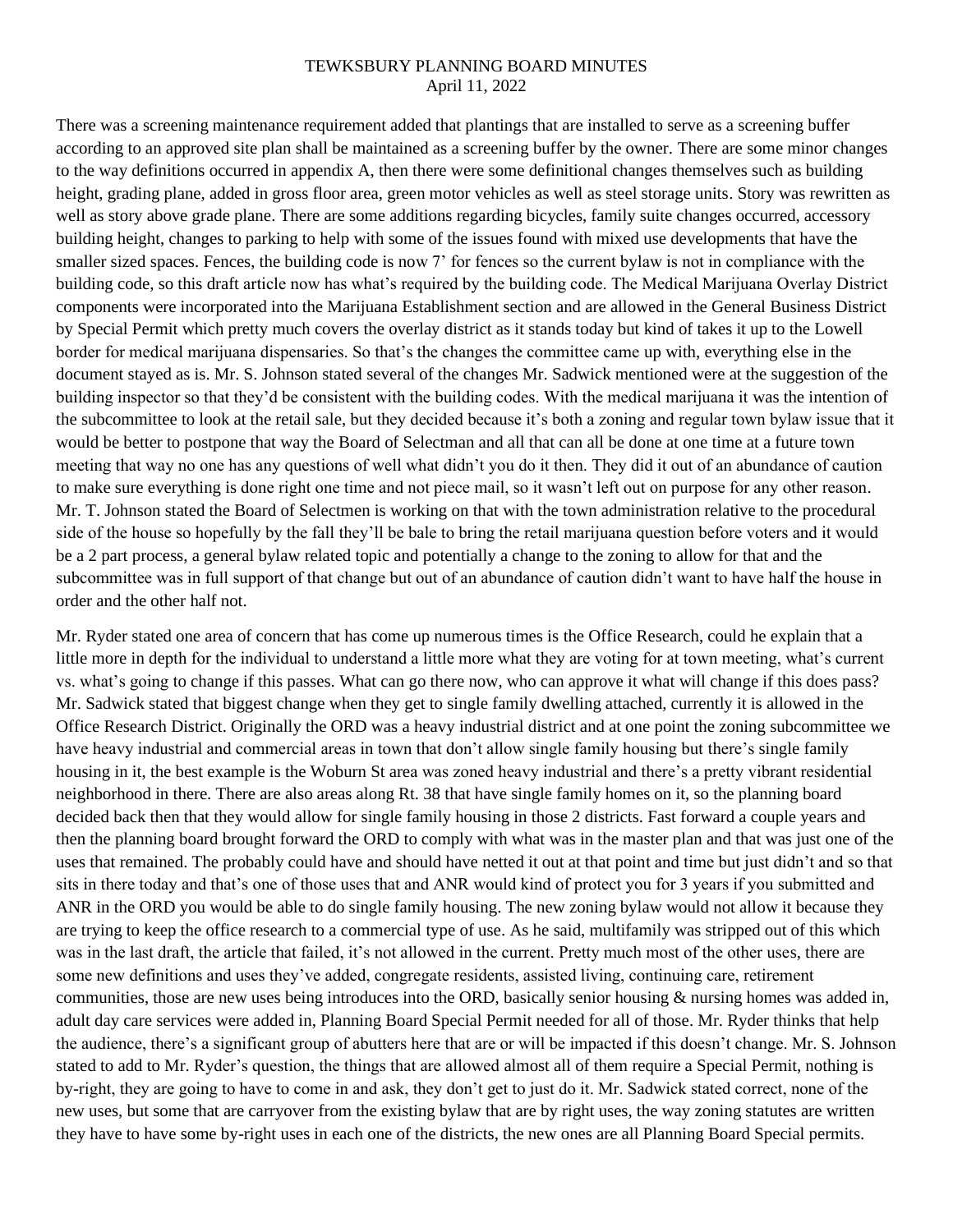Mr. Fratalia asked if they have ever done any review of the Family Suite after it gets approved by them. Mr. Sadwick stated that the annual recertifications are the responsibility of the homeowners, he doesn't know if they've been submitted to the building department. Mr. Fratalia stated they approve them pretty regularly, but after time goes by if they are still being occupied by a family member, what happens to those units, usually the annual re-certification is something that gets done to avoid problems down the road. Mr. Sadwick stated he'd have to check with the building department and that's kind of a carryover from the current bylaw as it is. Mr. Fratalia then asked about Article 5 about the sidewalks, DPW is going to be establishing the sidewalk fee. Mr. Sadwick then explained that when the current bylaw was written, and they put in sidewalks shall be constructed in non-residential facilities, the thought was along Rt. 38 sidewalks would be part of the build-out and they had in there with planning board's subdivision rules and regulations. The thought back when that was put in was that it would be for the physical specifications to the sidewalk not the waive ability that's in the subdivision rules and regulations so when they talked about this at the committee level the realization was, yes, we still want to have sidewalks put in by these commercial entities when they're building out these sites and that it should be to DPW standards but you still have y our waiver ability under subdivision rules and regulations because that's a different animal and controlled by different state laws so there things that you can waive under the subdivision control law but in zoning you wouldn't have that ability anymore, this would all be DPW specifications for sidewalks. Mr. Fratalia asked if they would be given the board a fee with the application for people looking to put sidewalks in, correct? Mr. Sadwick asked who would be giving them the fee. Mr. Fratalia stated there's always been a question of what the fee would be in case they want to waive the sidewalk fee. Mr. Sadwick stated it says it may be determined that a predetermined fee for the use of the public way my be more advantageous to the town at the time of permitting and then, yes, they would know at that point and time. It would be a known as they go through the permitting process. Mr. Fratalia stated he's glad its there so that when they come to the Board they aren't bickering back and forth between developers and them as far as what the fee is going to be because they are always coming in looking for different prices compared to what they can get done. Mr. Fratalia then asked if anything was put in there for visitor parking. Mr. Sadwick stated that they have made an attempt to correct instances such as 30 East St where they tried to put minimum parking in this bylaw.

Mr. S. Johnson stated that this has gone on for a long time, he was on board with the las version, he's more on board with this version. It definitely addresses some of the concerns that folks had at the last town meeting, this is incredibly complex, it interwoven, and a lot of time has been put into doing this and hopefully doing it correctly. He asked that people refrain from trying to pick this apart at town meeting, its not a good place for it for this kind of thing. There's too many things that attach to other things and they will end up in the same problem as last time and they will take what may be a very good product and lead them to a path where they end up not passing it again and he knows a lot of the things people complained about that they wanted gone would have been gone if they had passed this last time, instead it allowed all those things to continue happening over the pat year because they didn't pass it. It something they need to do, it's at a place where it should make everybody pretty happy at this point, so he hopes that town meeting will approve it, provided it gets there in a minute, but he thinks its an extremely good product at this point, its certainly taken its time getting created so he thinks all the T's are crossed and the I's are dotted, he hope everyone else feels that way.

Mr. S. Johnson opened the hearing up to the audience.

Bob O'Brien, Cartigan Rd – Mr. O' Brien stated he noticed on of the main intents of the bylaw rewrite is to have consistency withing the bylaw. Mr. T. Johnson mentioned consistency in a couple of his comments tonight. He referenced the ANR before them earlier in the meeting, stated he understands they have no control over them, but they can reject them, they don't have to accept them as easily and receptively as they did. Mr. O' Brien also commented that Mr. Ryder mentioned OR, it has been a lot of attention in the town and he's not sure the question that he asked about the details of OR was adequately described or defined. He feels it's the one bringing the audience level where it is and he's not sure it was described with all the changes that should have been. No disrespect to Mr. Sadwick but he doesn't think it was described as well, as its been said its very complicated, it's very interwoven and he doesn't think the amount of response that was given qualifies for the amount of details in OR. Mr. O'Brien then asked why wasn't the ANR brought up in the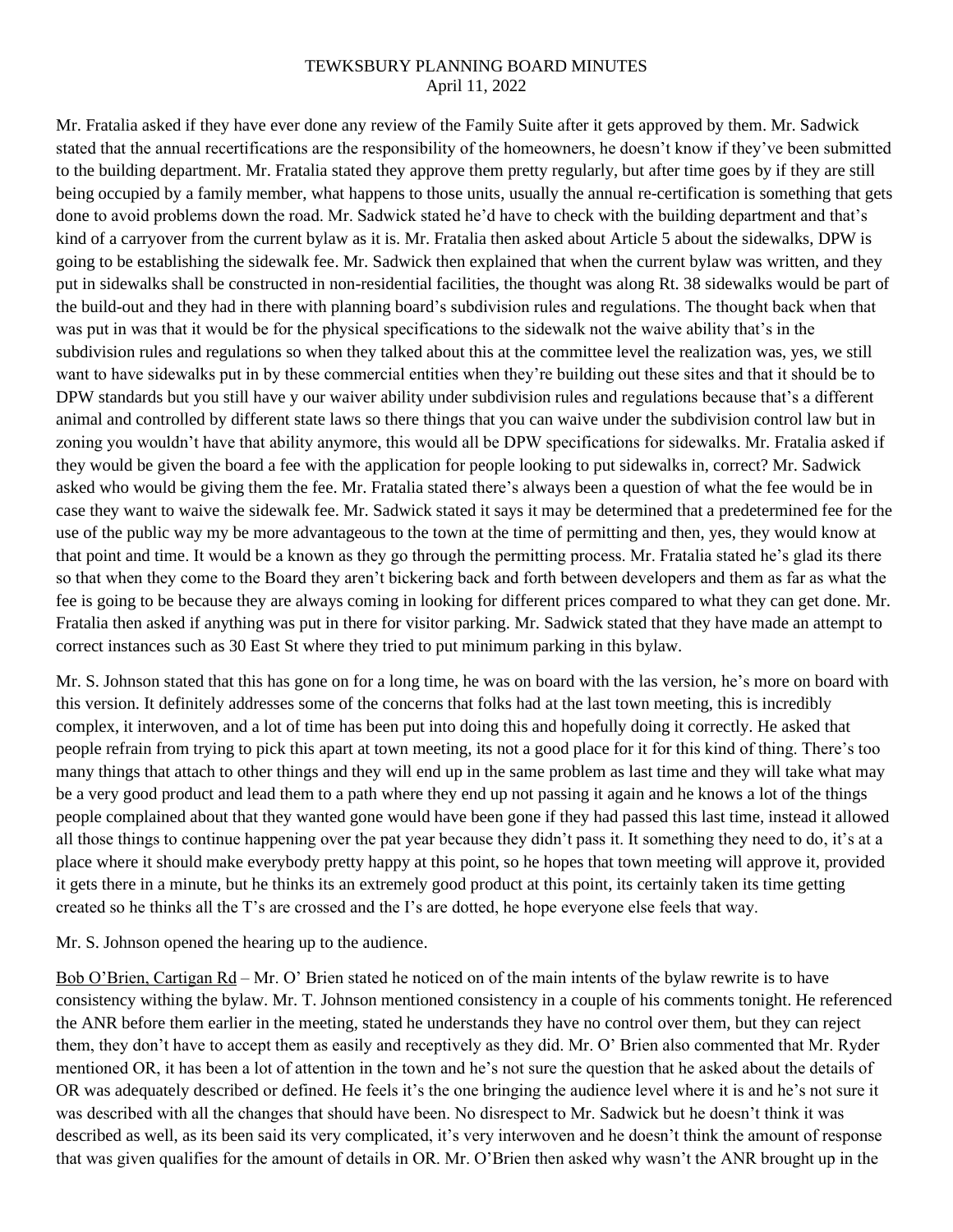bylaws, it's a zoning question, it's a zoning approval, Mr. Sadwick corrected him saying it is not. Mr. S. Johnson stated Mr. O'Brien was calling it an approval again, its an endorsement, not an approval, he's got to use his terms right or he's going to confuse people even more, the board did not approve it, they endorsed it. Mr. O' Brien stated he just questioned that it when a zone is frozen, as the board endorsed it is a zoning issue, that is his conception, consensus and he thinks if it's a zoning thing it should include ZBA activity as well, he knows it's a state mandate, but they don't address it in detail as much as they should. Mr. Sadwick stated, unfortunately the way the state statutes a written is that a tool under the subdivision control law is used in zoning for freezes, but zoning has no control over those freezes whatsoever, nor do local zoning bylaws, they just don't. Mr. Ryder stated he just wants to make sure and that's why he asked his question specifically, so people understand. He's glad Mr. O' Brien stood up to get a better understanding, is there something specific that is a point of concern, they can sit there all not, he doesn't have a problem with that. Mr. O'Brien stated not necessarily for him, but he's talking about others, the viewing audience and they people that might have ideas or thoughts at town hall and like he's said before with the bylaw committee process the question should be asked at this level and not at the town meeting level. He has a great understanding of it, probably not as well as they do but no one has all the answers to the bylaws either. Mr. O' Brien then asked if the ANR that was endorsed have the specifics on it that the representative or the applicant stated earlier. Mr. S. Johnson stated they have the mylar but he's getting off topic, if he wants to talk about ANRs for some reason during zoning as they pertain to the zoning bylaw, where they aren't, he can do that but he's now asking about some thing he stated they weren't doing public comment on and he's trying to jam it in here during the discussion for zoning bylaw. Mr. S. Johnson asked what would be the point of whether or not that is or isn't on the plan relative to the zoning bylaw. Mr. O'Brien doesn't like what happened, that doesn't make it wrong, so he's not having a conversation about the ANR that was earlier, stick to the zoning because that's what they are discussing right now. Mr. O'Brien stated he was trying to raise the issue and Mr. S. Johnson stated he's trying to do it in a place he wasn't supposed to and he's had multiple conversations with the office about this where they explained it to you but he's not happy with the answer he got so now he's trying to jam it in during the zoning discussion, it's not fair to everybody that they have to try to explain away something that's been explained in a place that it doesn't belong, so stick to the zoning article. Mr. O'Brien asked, with the zoning article are there any height changes made within the zoning in OR. Mr. Sadwick stated no. Mr. O'Brien asked if it was still 2.5 stories, Mr. Sadwick stated yes. Mr. O'Brien then asked if a condo unit is considered single family housing or it that considering multi-family. Mr. Sadwick stated under the current bylaw he doesn't think it would apply. Going forward in the new bylaw single family wouldn't be allowed in the office research district btu he doesn't think they would classify condos as a single-family development. Mr. S. Johnson asked Mr. O'Brien to clarify his question, is he asking about current or future. Mr. O'Brien stated he's talking about the new one, the future bylaw. Mr. S. Johnson then stated they are both removed from the district so neither of those are allowed. Mr. O'Brien asked of single families were being removed and Mr. S. Johnson stated that was the biggest thing, that's what he just went through during the presentation. Mr. Ryder stated the new guidelines, the new zoning, will not align is changing, so if the zoning fails at town meeting it goes back, the parcel owner can come back and do whatever at the time to fall within the guidelines. The reason he did that tonight because the new zoning guidelines are going to change that will no longer allow a multifamily home there or a single-family home there, that's why he wanted to clarify those things to make everyone understand. Mr. O'Brien stated that with the endorsement of the zone freeze they can be allowed. Mr. Ryder stated that was correct, they'll be allowed single-family under the current ANR, but the multifamily is going away and the single-family will go away providing the zoning changes. Mr. O'Brien then asked under the current freeze if a condo was considered a single or multifamily. Mr. Sadwick stated a condo would be considered multifamily and they've had this conversation before, again there are single-family condominium units on route 38. He thinks it is Serena way, the property is owned by a condominium association, its not fee simple because those homes are part of a condominium association but they're standalone single-family homes. Mr. O'Brien stated so there could be a single standalone unit that is allowed. Mr. Sadwick answered, under the existing, correct. Mr. Ryder stated it would not be allowed if the new zoning passes. Mr. S. Johnson stated Mr. O'Brien is talking about the way its owned versus looks. He's thinking in terms of big condo, no just think of it in terms of the way its operated vs. the way it looks. Single-family is single-family in terms of structures but the ownership of how they operate the place could be condoized to handle how they deal with it opposed to what you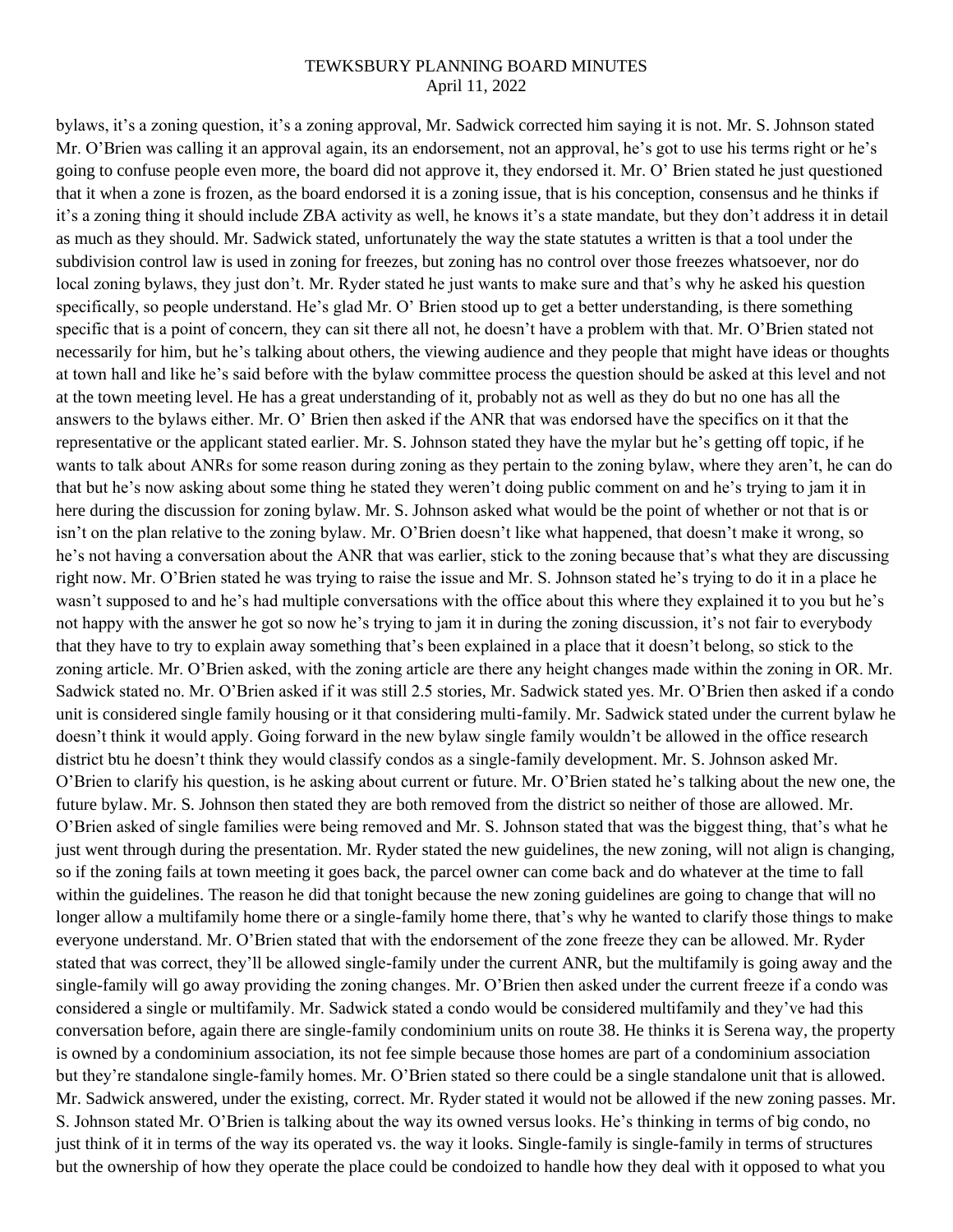might think of is one house one deed that kind of thing but visually think of it, one house. Mr. O'Brien stated that's why he brought about the element of the height. Mr. S. Johnson then clarified that on the Office Research Mr. O'Brien didn't have a specific question he wanted clarified beyond the one they just did on the single family. Mr. S. Johnson stated they can get lost in a weeds, he would like to stick to specific questions anyone had to try and clarify.

Robert Wald, 97 Cartigan Rd – Mr. Wald stated in addition to height one of the concerns he has is where the height is measured from in both the old and new bylaw. Mr. Sadwick stated under the new it is the vertical distance from grade plane to the average height of the highest roof surface not included are spires, cupolas, antennas, similar parts of structures which do not enclose potentially habitable floor space. Under the existing it is the height of building shall be the vertical distance from the grade plane to the highest point of the roof not included are spires, cupolas, antennas, similar parts of the structures. The difference is building height is the grade plane to the highest point of the roof whereas in the proposed its from the average heigh of the highest roof surface which he believes is in compliance with the building code. Mr. S. Johnson stated that was one of the ones the building inspector had suggested as the way to do it because it'll be most consistent to how the building code is run as well, it will make the bylaw and building code consistent with each other. Mr. Wald asked if the one on the new code was based off average height, Mr. S. Johnson answered that was correct. Mr. Wald then asked if there are multiple levels to the grade plane, what happens? Mr. Sadwick stated the grade plane is reference out of the building code which is a reference plane representing the average finished ground level of adjoining the building and exterior walls where the finished ground level slopes away from the exterior walls the reference plane should be established by the lowest points within the area between the building and the lot line or where the lot line is more than 6' from the building between the building and a point 6' from the building, so again that's straight out of the building code. Mr. S. Johnson clarified visually, you're going to go out 6', if it drops way off after that were not counting the drop it stops at 6', so if it slopes a little bit from 6' you're going from here, after the 6' it doesn't matter how far it drops. Mr. Wald then asked if they did not endorse the ANR what would happen. Mr. Sadwick answered if the Board didn't endorse and ANR plan then the town clerk would have to certify that it was not endorsed and then they would be able to take it to the registry and record it as a plan that was an approval not required plan that action was not taken by the planning board. Mr. Wald asked how that would have changed it. Mr. Sadwick answered it wouldn't have changed the outcome at all. Mr. S. Johnson stated when they say its an Approval Not Required, its what it means, they're going to get it done anyway, its just cleaner when they do it with the endorsement for filing purposes. You're just changing the steps; they can do it with them, or they are simply just going to go to the clerk's office and do the whole thing anyways. This is why it's not something they are going to address in the zoning bylaw to somehow change that, they would have frozen zoning, just a different way through the clerk's office so what happened there wasn't something if they said no was just going to stop it.

Joan Unger, 160 Cardigan Rd – Ms. Unger stated she is still not clear on what can happen over on Ames Pond in Office research, she's just still confused. Right now, there can be single-family but not multi-family, does that mean condos are considered multi-family. Mr. S. Johnson stated again, were going back to how you're managing it versus how it looks. In your mind you're thinking single family homes, even if they are being run as a condo, they'd still need to be single family home to comply with the zoning that exists now, so don't think those condo buildings that go way up and have tons of units inside them, you'd be talking about stand-alone, they look like single family home to you or me. Ms. Lowder stated the idea of multi -family is that yours putting more than one unit on a buildable lot so right now we have 1 acre zoning so if your have more than 1 unit on that 1 acre it would be considered multi-family because that's how the zoning is right now. As Mr. S. Johnson said the mechanism whether it's a condo association almost doesn't matter. If you're talking about the Ames Pond property specifically, that's 30 acres, they could do 30 standalone condos or single-family condos or whatever you want to call them but still put themselves in a condo association. So, when they talk about multi-family, they really mean more than one unit on a zoning compliant buildable lot. Ms. Unger stated she still doesn't understand, is that a technicality, can it still become a condo. Mr. S. Johnson stated as of right now 30 single homes could eb build there, of the next 3 year the current property owner has frozen the zoning that way, so over the next 3 year think that the zoning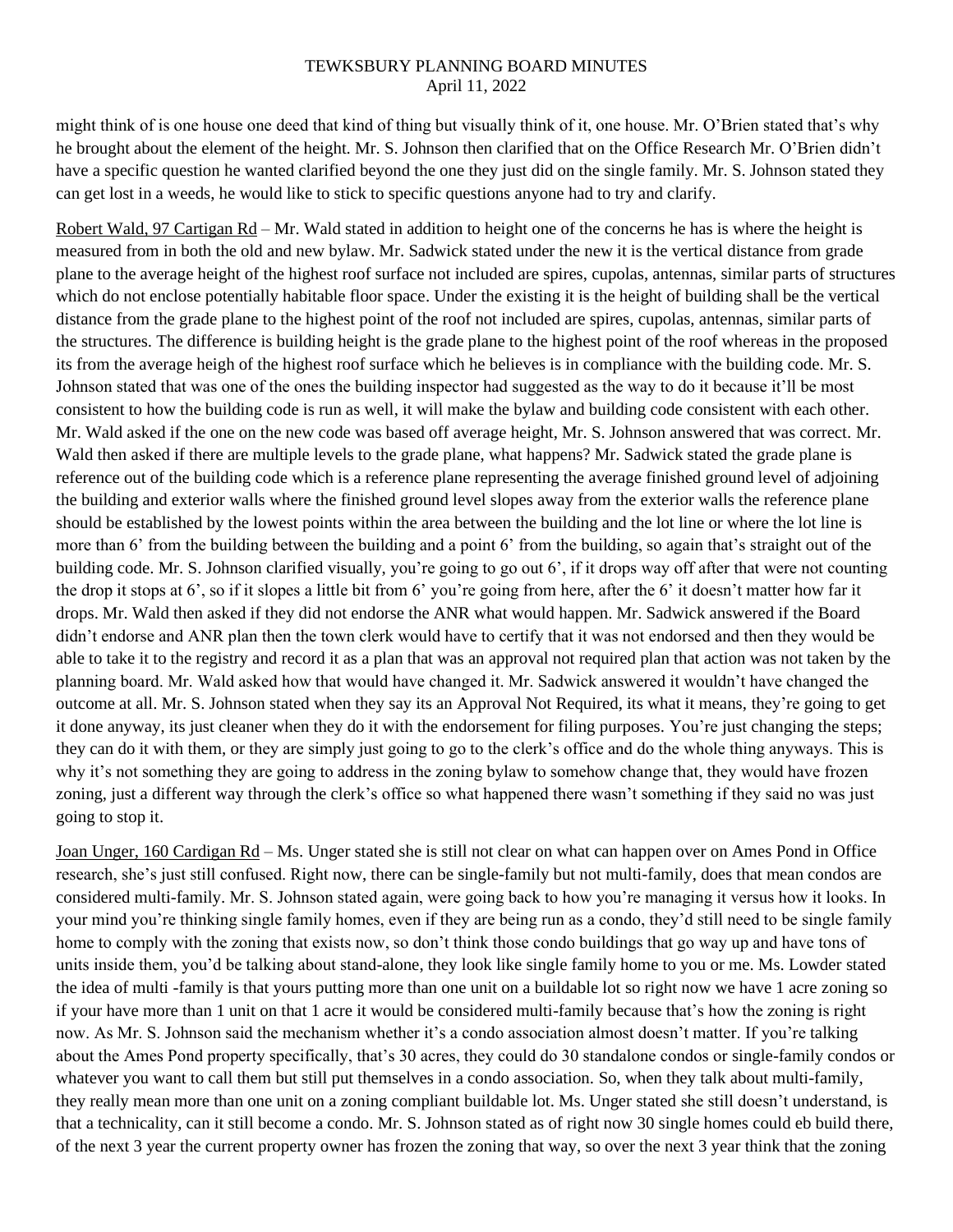stays like it is right now as far as single-family home part, so for the next 3 years 30 single family homes could be built there. Under the new zoning, once that runs out, that option would go away. So, in 4 years no single-family homes anymore. Ms. Unger stated she was still thinking about condos, Mr. S. Johnson stated no condos like she is thinking, single family homes, they shouldn't use the word condo anymore because they're talking about a different kind of thing. No multi-family now, they don't have the ability to do multi-family there, now or in the future. That's under this zoning or the future zoning, no multi-family so put that out of her mind as a worry. Single family maxed at 30, 30 standalone buildings is the max you can do now for 3 years with it frozen. If the new zoning bylaw passes that's getting rid of single family & multi-family doesn't exist so on that property, after the freeze is gone, no single families, no multi-families. Ms. Unger then stated so office buildings are allowed and asked if there is a height limit on the office buildings. Mr. Sadwick stated there is, in the proposed article the height in the ORD for commercial buildings is 60' and the current allows for 35' but refers you to section 6300 in the current bylaw which states the planning board may waive the heavy industrial dimensional requirements in the office district upon granting a special permit, so the planning board would have the ability to waive the height in the ORD, so it would be 50' and what's proposed is 60'. Ms. Unger asked if that was a recommendation for the people that put this together, Mr. Sadwick answered yes. Ms. Unger then asked if 40B could always move in and put condos or whatever. Mr. S. Johnson answered not really, at this moment they are still working under the census from the previous 10 years which they met the 10% so they're still technically at 10% until the new census numbers become official at which point 40B is a possibility up until you et to 10% again at which point a forced 40B would not be allowed. Mr. Ryder stated that this is why article 1 is being changed, under Article 1 basically if they are under the 10%, they will no longer be able to take the fee in lieu of so they are trying to eliminate that situation and work towards maintaining the 10% at all times, understand the new census based on the population in town is going to change. So, this is going to help them to continue to work towards staying at that 10%. Mr. Unger stated she thought that they voted at town meeting not to do the fee in lieu of anymore. Mr. Ryder stated no, that was part of the last zoning that they tried to get in there but that di not pass with the last zoning change, as Mr. S. Johnson stated there are a lot of components to this zoning article that will help them to maintain the affordable housing population or numbers to eliminate that forced 40B. not to say that the town may not go a friendly 40B, but if there is that helps to maintain that 10% so they don't have the forced 40B put on the town. Mr. Ryder stated this is a method they can work towards to maintain those numbers of affordable units without taking a fee in lieu of to get us to that point. Ms. Unger stated she has one other question, what is the difference between an endorsement & and approval, she really doesn't know. Mr. S. Johnson stated that when they endorse something they are really just deciding, did it meet the requirements that were put forth for it, if it does then they endorse it. An approval is when they are making a decision on something that's in front of them. Mr. S. Sadwick stated that and approval that goes before the planning board is an appealable approval so its appealable by abutters or the applicant themselves. The real name of ANR is Approval Not Required Under Subdivision Law, so that's really what the planning bard is doing, they're looking at a plan there's criteria in the state subdivision control law that says if it meets these 3 criteria then a subdivision is required. The plans that are being brought in are not plans that require subdivision so they're saying approval is not required under subdivision control low and they're endorsing the plan so it can be recorded for other purposes. A lot of times these types of plans come in when lots or lot lines are being reconfigured, like Border Rd earlier tonight.

Jessica Randolph, 1484 Andover St. – Ms. Randolph stated she was concerned with setbacks & multi-families, will this new zoning not allow the kind of development at the corner of North St & 133, the townhouses that are 3 story, they seem to have hardly any setback from the road, she doesn't know what's planned for greenery there. They're 3-story, and she believes they have an advertising sign of 509. Mr. S. Johnson stated to answer part of her question she could go to the community development office and can take a look at the submitted plans which would include landscaping. Mr. Ryder stated what could have been on that parcel could have been far worse than what is there. He commends the board, they had many meetings with the applicant on the reduction of the number of units, landscaping, sidewalks, a bus stop, they type of siding going on the homes, the way they oriented the properties. Mr. S. Johnson added they removed the commercial. Mr. Ryder continued that originally, they wanted 2 row houses both directions, they worked with them to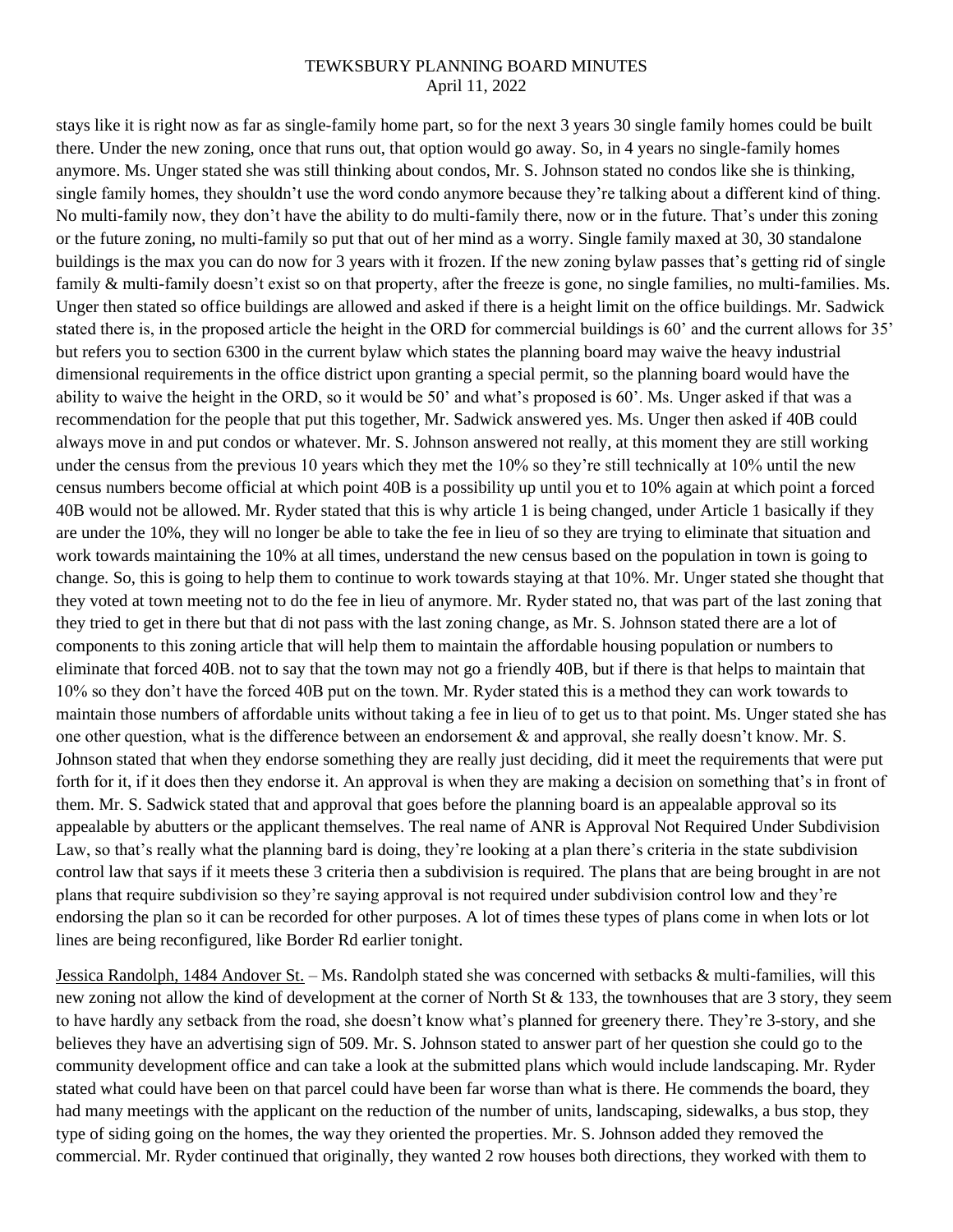break them up, set them back, offset, so that could have been al lot worse. Mr. S. Johnson added that it took a year to go though it with them. Mr. Ryder stated he knows she's looking at it now seeing its still in construction but the plans, the landscape design plan, they worked on that many meetings and back and forth and it will be a nice product when all is said & done. Mr. Sadwick stated the way that that was permitted was that there was an overlay district there, which again this new zoning article is getting rid of overlays, so they don't have this dual system of zoning for parcels and in that community overlay district it allowed for significant waivers on any setback requirements. The new zoning, if it were enacted, would require 25' minimum as far as frontage is concerned so he thinks it actually works for the planning board and the community's benefit that not having the flexibility that shows up in the current zoning bylaw. The overlay district it was approved for allows for a 20' front yard setback but then goes on to say that it can be waived. The new bylaw is saying its 25'and there's no waivers without going to the ZBA. Ms. Lowder added that currently under the community village overlay district there are no caps on density and this new bylaw would cap it at 7 per acre so to answer the question in a more direct way, that development wouldn't look the same. Mr. S. Johnson then added he'd like to point out how long it took Mr. Sadwick figure out the answer to what seems like a fairly straightforward question between the old bylaw & the new version. The new version he can pretty much reference in 2 seconds, the amount of sections he has to cross-reference to try and get the answer they need is an exact example of why the new bylaw is so important because what that just did to the person that probably knows this better than anyone in this room in order for him to find the answer, is why there is a problem with the on they currently work under, not to mention changes made just in general, just the ability to find that answer. Ms. Randolph appreciated the explanation about the limit of the 7 units the content to her is the most meaningful part, she's sure the drive-in coffee shop is very popular, but someone is going to get whacked going left there, just an FYI, she hopes traffic hold up well with that.

R.J. Shilly, 90 Cartigan Rd. – Mr. Shilly asked if the current zoning bylaw article does not pass in the May town meeting, what does that mean. Mr. S. Johnson answered if the new proposed zoning bylaw does not pass like last time, they go back to the old rules. For an example the on that the lady just brought up with he project at the end of North St & 133. All the ways in which that project wen forward can happen again because the limits that are placed in the new zoning bylaw will not take effect so when the developers come in those are the rules they're working under, they go back to the one that is pretty much the one with the things in it that bother everyone by not passing the new zoning bylaw which is what happened a year ago. Mr. Shilly clarified he was asking what happens to the effort for trying to change the current zoning bylaw, legally what happens with that article. Mr. T. Johnson stated that town meeting has the final word as they do in all the matters that go before them, it's a 2/3 vote and if town meeting defeats this article, then we will continue to operate under the current rules that are in existence. As a member of the committee and as a select board member he can tell you that if they have taken 2 cracks at the plate over 2 consecutive years, they've invested 5 years of time, they've spent thousands of dollars with consultants, hundreds of meetings, public input sessions, emails, etc. and the one thing he can tell you through the whole process is that he has yet to run into a person who says the current bylaw is the way to go, everyone agrees that the current bylaw is flawed in very many ways and needs to be updated. They're driving a 20-yearold vehicle, in needs brakes, tires, a new battery, muffler and they're making do with what they have. He doesn't see that they will go back to the well if this does not pass. Mr. S. Johnson then stated that he said at the beginning of this that by bringing this back the limit for how long it should have taken should have been 2 years so they are jumping the line and the reason they have to actually give a positive endorsement is the only way this can go back within a year, otherwise it should have sat out for 2 years. If this does not pass, its probably going to wait at least 2 years before something comes forward again. Mr. T. Johnson added they came back and over the last year they've made additional changes and those changes, in the eyes of the committee that worked on it, were very positive and additive to the process from the public for the most part. They heard what was said and took more input and what they present now is that additional improvement to it from 12 months ago. Mr. Johnson stated, to build on that, there's a lot more compromise to some of the areas than there have been previously, and he thinks that should mean a lot to folks, some of the people who fought the hardest about certain things, they're interested in compromising on a lot of things to get this right, he can't stress enough how much he hopes this moves forward in May. Mr. Shilly stated that he does not disagree that there is a need for this. He spoke at one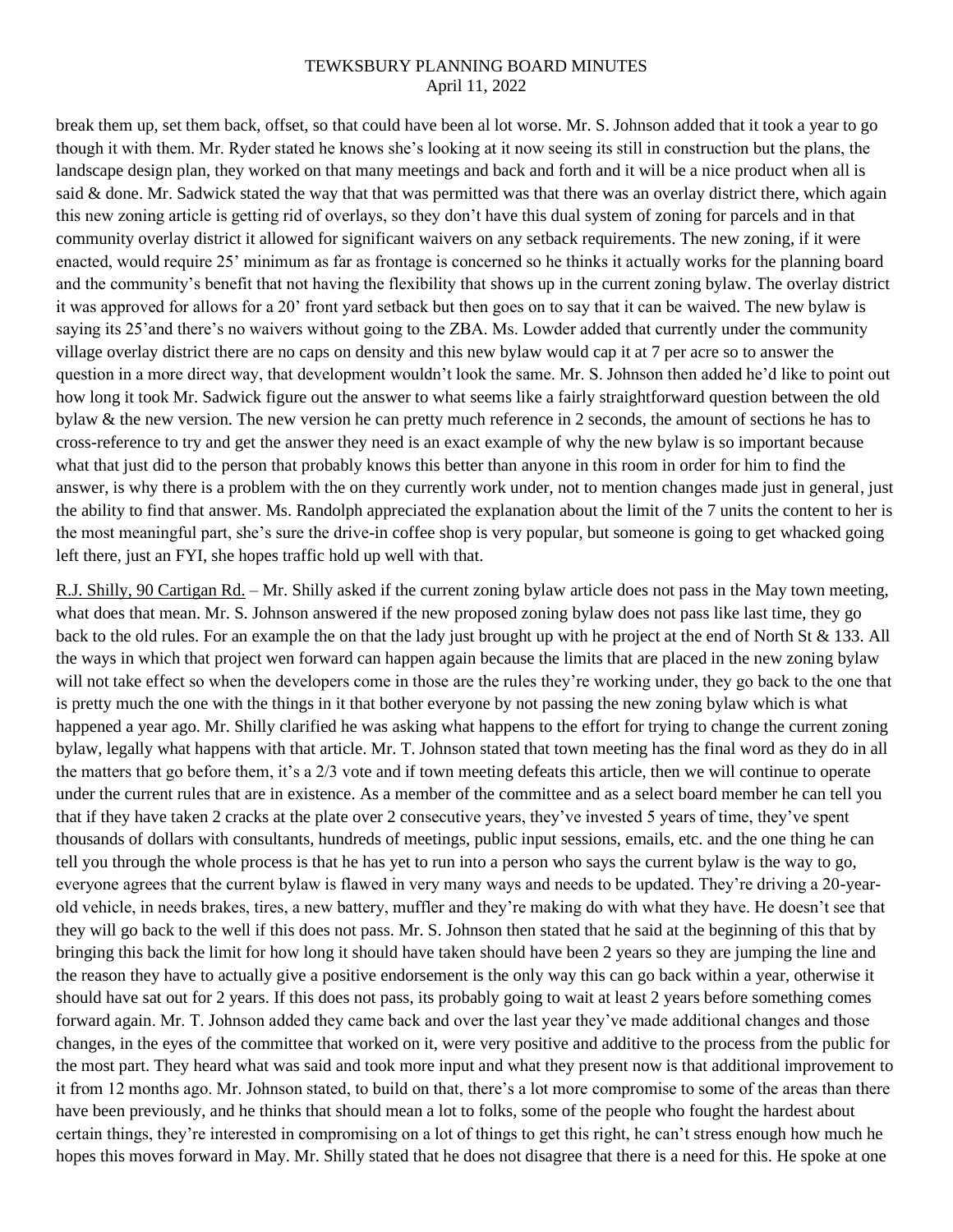of the zoning bylaw committee meetings and commented that this thing is too big, and he knows there's been discussions of piece mailing it but personally because this is so big, he still has a hard time backing it because he's sure there's unintended consequences that not even Mr. Sadwick can track down and explain, he understands the logistics of trying to break that up. Mr. T. Johnson stated they took that possible path into consideration, and it was the committee's decision that that was not going to be as productive. Mr. S. Johnson stated that its kind of dangerous to break it up because there's so much interplay within the sections, if one section passes now  $\&$  the counterpart doesn't pass. Town meeting is held maybe once every six months, to do it the way he's talking about could take years and its much cleaner as one item. He knows it's a lot but again after 6 years they've been over this with a fine-tooth comb.

John Stanton, 130 Cardigan Rd. – Mr. Stanton questioned if the fee in lieu of would be based off of the federal census. Mr. S. Johnson stated under the current zoning bylaw they can pretty much do whatever they want. Under the new version, no fee in lieu of period, ever for any reason for multi-family. If someone builds a multi-family development, they are going to have to provide on site the affordable units and that will go towards the 10%. They won't take any money under any circumstance. For the single family they cannot accept a fee in lieu of if the town is not at or above its 10% requirement. Mr. Stanton asked if that was a rolling number or it lasted 10 years, Mr. S. Johnson stated that is for the next 10 years, once you hit that number now there are no forced 40B as an option anymore. In the 2 kinds of housing that can be built they cannot, will not, are not going to take a fee if they are not at 10%, in any case. The only option would be if they are above the 10% on a single-family home development it would be allowed, doesn't mean it will happen, only if they are above the 10%. Ms. Lowder stated the Andover & North development that Ms. Randolph referenced, that type of development would never be able to do a fee in lieu of, it is multi-family it would not be allowed. The Terramore Drive development is a 39 single family home lot subdivision, that is the type of project they would be able to exercise discretion, doesn't mean they would accept a fee in lieu of, but that is the only time they would be allowed to, after 10%.

Karen Slaver, 254 North St – Ms. Slaver asked if she heard correctly, did Mr. T. Johnson stated that for this zoning bylaw to pass they needed a 2/3 favorable vote. Mr. T. Johnson stated yes. Ms. Slaver questioned if that was still correct. Mr. S. Johnson stated the decision that was in effect at the last town meeting, they took it without trying to pick things out, the entire bylaw as requiring the 2/3vote, the whole thing because it would be incredibly messy and unfortunate there are things sprinkled in there that might fall under this. They are working with the 2/3 vote for the whole thing to pass. In what she described it would be like if 50.1% were in favor there may be little things in there that could be passed, they aren't treating it that way. It's a 2/3 vote, all or nothing just like last town meeting because that rule was actually in effect at last town meeting, so nothings really changed since last town meeting. Ms. Slaver asked when the majority vote comes in. Mr. S. Johnson stated they would get to that in a few minutes with another hearing that they have for a zoning article & he'll talk about it, but she shouldn't worry about it for this one because this is a 2/3 vote which is where they come up 2 votes short last time, if it was just a majority, they would have shot right past, but they need 2/3.

Jessica Randolph, 1484 Andover St – Ms. Randolph asked for a clarification on the decision for going to 60' for ORD versus the current. Mr. Sadwick stated everyone has expressed an interest that the ORD should be for commercial use and for office research type facilities  $\&$  what they are finding is that in a lot of research facilities, especially in biotech, they are seeing that they look for increased ceiling heights in order to do their manufacturing & research. So if this is truly going to be an office research district, which everyone has been telling us for the last couple of years now there should be no housing that this should be just for office research, they were advised by their experts that 60' works better for those types of organizations that look for space in the ORD. Ms. Randolph then asked if the ceiling height meant that the number of floors isn't really changed its more the ceiling height. Mr. Sadwick stated its building height in its entirety, again going back to the proposed bylaw there's no story requirement, it's just maximum height period. It could be a onestory 60' high interior that they have, or it could be broken into 4 floors, 2 floors however that mix works for an office research type facility. Ms. Randolph stated she understands the interest in having it as office research was so that lighting wouldn't stay on too late at night, is there any kind of limit how late lights stay on. Mr. Sadwick stated that would be picked up during the special permitting process, that becomes very site specific. Again, zoning is for the entire district so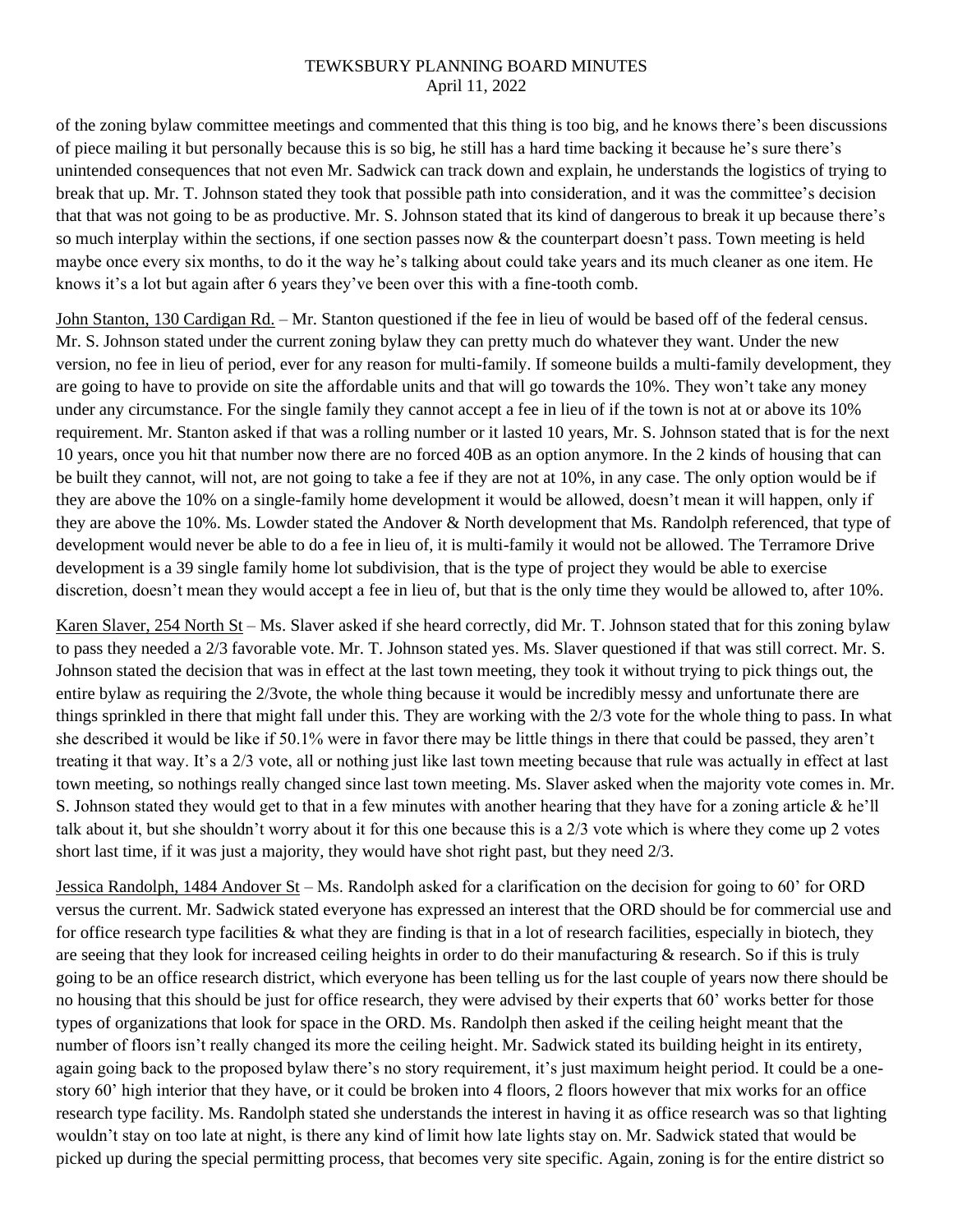it's a little more general. As far a as lighting and hours of operation that would be when there was an actual project before the planning board for a special permit. Mr. S. Johnson stated a good example would be Walmart, they have a 24-hour allowance for part of the year, so obviously their lighting would be on theoretically for 24 hours a day for the time they are allowed to be open those hours  $\&$  he thinks they did it as a seasonal thing. The rest of the time it's cutting off at a time so another business who doesn't need or didn't get approved for 24 hours then they start to whittle that down into the hours they actually operate, so he thinks that's Mr. Sadwick's point about site specific in terms of who's doing what there.

Bob O'Brien, 110 Cardigan Rd. – Mr. O' Brien stated that during the bylaw hearings some were public, some were closed, Mr. S. Johnson corrected Mr. O'Brien stating all their meetings were public meetings, there were some that did now have public comment, nothing was done behind closed doors. Mr. O' Brien inquired when the 60' change was made for OR was it ever put in any type of minutes, on a closed meeting vs. a meeting that allowed resident input, Mr. S. Johnson reminded Mr. O'Brien there were no closed meetings, he corrected himself to say non-participatory meeting, and asked if there were minutes published for all of these events. Mr. T. Johnson answered yes, every meeting is a public meeting that was posted, and any resident could come and sit and observe the discussion and deliberation. Every meeting had minutes taken and then as the other Mr. Johnson stated there were public input sessions that they invited resident and member of the Tewksbury community to ask their questions or offer their input in addition those were taped and televised. Mr. S. Johnson said he should also note they also allowed for emailed comments at questions to come in. Mr. T. Johnson stated it's a requirement of the open meeting law, all these meetings have been posted and minutes have been taken. Mr. O'Brien then stated more specifically when this committee determined that the 60' height in OR as recommended by an outside consultant was that done in a Mr. S. Johnson interrupted to say all of the meetings were public meetings and minutes were kept, so if Mr. O'Brien wants to go back and go through the minutes for whenever anything was discussed he was free to do so. Mr. O' Brien questioned if it was every meeting and Mr. S. Johnson answered every single meeting. Ms. Lowder informed Mr. O'Brien he could request a copy of any draft minutes, the reason the ones he's talking about from the 2/27 meeting of this year haven't been posted yet is because we haven't had a subsequent meeting where they could be approved where they would end up on the town website, but he can certainly request any meeting minutes they he sees are not posted. Mr. O' Brien asked if the committee was abolished, are they meeting, they have to have another meeting to et that approved to put on the website. Mr. T. Johnson stated that is correct and the committee is not abolished. Mr. S. Johnson asked Mr. Sadwick just to clarify, this office research, they are trying to condense and take out the things that were really bothering everybody but, the tradeoff to that is, it needs to be what it says it is, which is something that is attractive to being an office research area. The consultants, who have no skin in this other than expert in what they're experts in suggesting that that is what the industry is looking for unless the town wants to make itself non-competitive for those kinds of businesses this is what they need to do. They are putting such a narrow focus on what can go there, to change that would put Tewksbury at such a disadvantage against other communities when office research type companies are looking for space and from a tax base and that kind of thing they were looking at. It felt like they were sneaking around the question of why they did that, because that's what they're being told and their understanding of what will make Tewksbury competitive and that's what their focus on for that area. Mr. T. Johnson 100% agreed.

Robert Wald, 97 Cartigan Rd. – Mr. Wald stated he was one of the people who raised a number of objection to the zoning change that was proposed a year ago and he would like to thank them, for the work that went in 5 years before and the work that they've done since then because the changes, removing the multi-family housing from the OR seems like one of the things that he wanted to see done and the additional things that were added to the OR seems to be good things also. After being a pain in the ass it wasn't clear that it was appreciated last time but, in any case, he does thank them for the work that they've done, and he looks forward to the town meeting. There are some things he wants to read more carefully but overall; it's a good effort and his schedule didn't permit him to participate in those meetings, so he was worried it was going to come out to be something not all that great and Mr. Sadwick asked him what his suggestions were and a number of them were incorporated so thank you.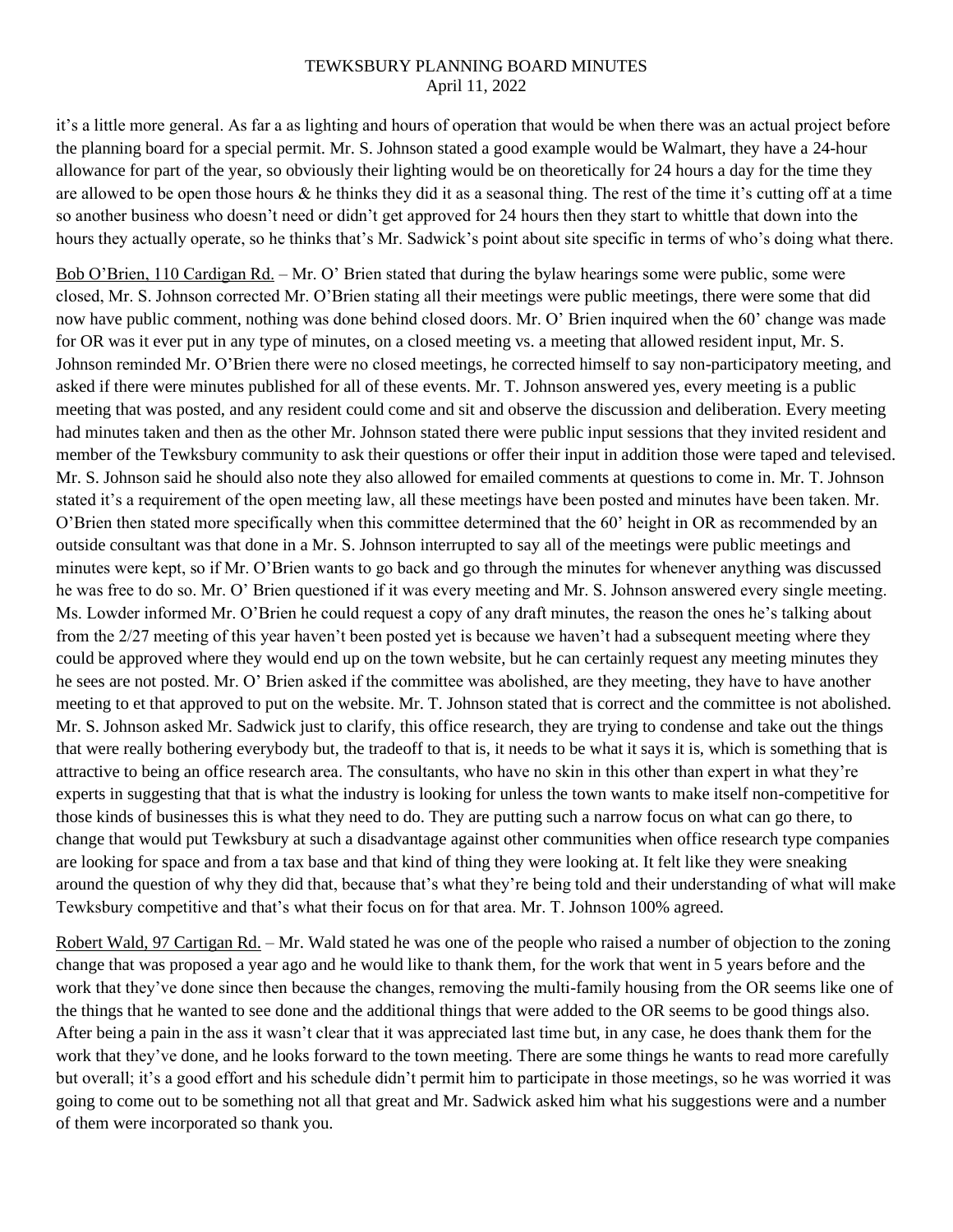**MOTION –** Mr. Ryder made a motion to close the public hearing on Article 29. The motion was seconded by Mr. Fratalia and unanimously voted 4-0.

Ms. Lowder asked for clarification of it had to be a recommendation or endorsement. Mr. S. Johnson clarified its either recommend adoption, recommend indefinite postponement or no recommendation.

**MOTION –** Mr. Fratalia made a motion to endorse Article 29 in its entirety as written and recommend adoption of Article 29. The motion was seconded by Mr. Ryder and unanimously voted 4-0.

Mr. Sadwick stated the zoning map is really the implementation component to the zoning article itself. If the zoning article passes, they would move forward with it if the zoning article fails they would just remove that article. Just for peoples understanding what was driving the revisions on the map was, 1. To make it match up to what was in the bylaw, 2. Was to eliminate a number of split zoned lots, there's a number of lots that have mixed zoning on them which becomes, again, very confusing for the town, the abutters, & the owners as to what can be done on those. This cleans that up and removes all the split zones in town. It aligns Main St. districts with the master plan. The current zoning bylaw has a commercial district that runs from the Lowell line to the Wilmington line, everything on Rt. 38 is treated the same, everyone there is aware that Rt. 38 as some different areas that have distinct areas that need to be treated differently that what the master plan called for and that's what this zoning map does. It reduces the number of overlay districts, they would take out 8 overlay districts and be left with 3 so currently they have 11, which makes it very confusing, they are down to 3 very simple overlay districts. Mr. S. Johnson asked what the 3 remaining were. Mr. Sadwick answered, the Floodplain district, groundwater protection district & the interstate overlay district. Mr. S. Johnson clarified so not like the overlays they currently have that deal with approvals, that's not the kind that are staying, these deal with other things. Mr. Sadwick further clarified that floodplain and groundwater are pretty self-explanatory, for peoples understanding the overlay district was created for specific areas in town that have interstate interchanges so it can only be in the 93, Dascomb Rd., East St. area and again its an overlay district that need to be put into place is it at that location it up off of Rt. 30 & Woburn St. and that's it as far as map changes are concerned.

**MOTION –** Mr. Ryder made a motion to close the public hearing. The motion was seconded by Mr. Fratalia and unanimously voted 4-0.

**MOTION –** Mr. Ryder made a motion to approve the positive endorsement for Article 30. The motion was seconded by Mr. Fratalia and unanimously voted 4-0.

Mr. S. Johnson let the audience know that Article 30 is a citizen's petition. This Article will in fact be impacted by that multi-family change that was made, signed off by the governor. The vote for this at town meeting does not require a 2/3 vote, it simply requires a majority, so 50.1 gets it done as opposed to the zoning article which needs the 2/3 vote.

Gora Banerjee, the trustee of the Maple listed trust, appeared. 10.5 acres of land plus a single-family house is on this land and he has had awful hard luck since 1986. He tried to sell it as is, its almost forest like right now. 2 developers offered money that didn't cover even half his cost. His only way out now to pay off his debts is if he can rezone this property to single-family, free-standing housing, whatever the Planning Board will allow him to do, he'll do it, whatever the town folks will allow, he will never break any law.

Mr. Ryder asked for clarification, this request is for residential R40 to multi family. Mr. Banerjee said yes. Mr. Ryder stated that Mr. Banerjee just stated he'll do whatever for single-family homes, his request is already single -family home zoned, is he looking to put multi-family homes on this parcel. Mr. Banerjee stated yes, right now its one house per acre of land, and he would very much like to have a few more single-families, free standing homes per acre of land. Mr. S. Johnson stated he thinks the confusing here is what Mr. Banerjee is describing is not the technical term of what these are. What he is suggesting is actually something they don't have in Tewksbury unfortunately; they don't have smaller lot sizes. Its pretty much single-family 1 acre, they don't have a version for single families on lots smaller than that. The next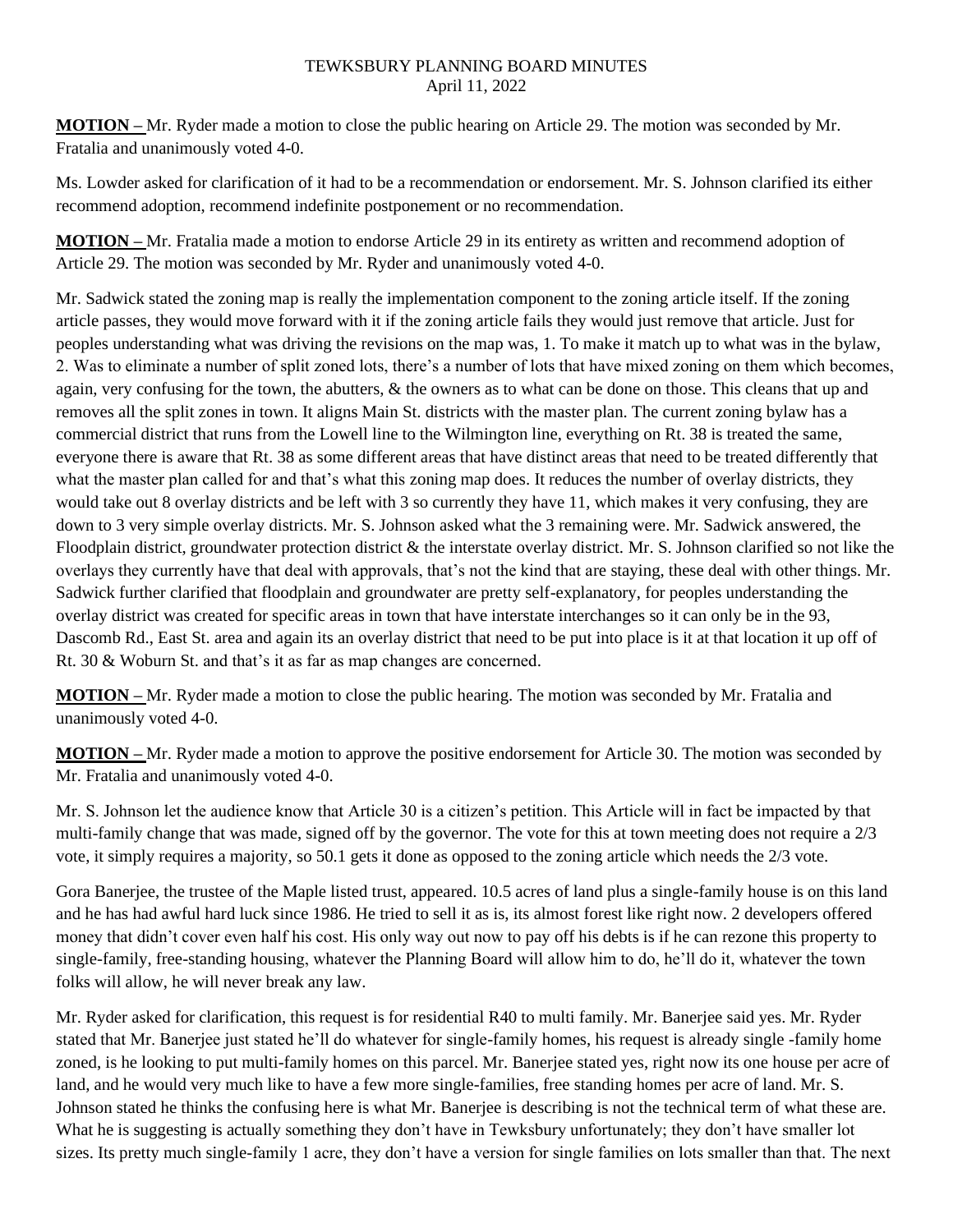option is multi-family, what he's describing as to what you want to do there is not all that would be allowed in the multifamily district. The fact that he'd be able to stand alones, the design of how he would build them, yes, he could build what he's describing but you're asking that it be changed to multi-family which actually allows building that have multiple residents within 1 building. Mr. Banerjee said no. Mr. Johnson explained by approving this that's what happens, there is no limit if this changes to multifamily, there is no limit that would prohibit him from doing anything than what he just described, he'd be able to do anything up to whatever is allowed in a multifamily zone so there really isn't a mechanism to create what he's talking about. He can continue to ask for the multi-family change, but it would be disingenuous to allow him to describe it the way he just did. Mr. Banerjee stated he's nervous. Mr. Johnson said he understood, and he wasn't upset he just wans to make sure its clear to everyone, what he would do there may be what he says he's going to do there, but this change would allow him to do a lot more and there's no way to limit it to what he's suggesting here. Mr. Banerjee stated all he is looking for is to make some money back and pay all his debts, the only way he can do that is if he's allowed to or the person, he sells it to, if they build one house per acre, he'll never be able to get his money back so if he or someone else can build 5 or 6 houses per acre then. Mr. Johnson stated the density he's describing he understands, the multi-family district would allow him to do more than that and there's nothing for them to do here to limit it to what he's describing. Basically, what he's asking in this article is to change this to multi-family, there isn't really more to say. Mr. Banerjee stated his lawyers at the time wrote multi-family, that is not correct then and what he's planning to do. Mr. Johnson stated it is correct in that there is no in between option in Tewksbury, they don't have small lot zoning, so his choices are single-family r40 and MFD. They don't have like other communities have like an r15 or a r20 or 30, they don't have those option, so he gets t he 1 acre version or multifamily, they don't have the in between. For his purposes, the article is what he's asking for but when he tells people he's going to limit to X number of houses, he can say that, but nothing actually makes that fact. Mr. Banerjee asked if he needed to change the language. Mr. Johnson stated he can't, this is really the only option for what he can request. Mr. Banerjee is just promising everyone that it won't be condos. Mr. Johnson stated that he can't allow him to say it that way because as he pointed out he might sell the property and he can't force the next owner to keep his promise.

Mr. Duffy stated he's not comfortable making a recommendation on it at this time. Mr. Johnson informed him that they have to do one of 3 things, make a recommendation to adopt, a recommendation to indefinitely postpone or to make no recommendations. They are required to do one of the 3 at this time so he would be leaning toward the 3<sup>rd</sup> on for now.

Mr. Ryder stated he's sympathetic to his situation however opening up this can of worms, as someone sitting on this board, is not something he's willing to do. He thinks what they are doing here, and he has the right to bring it to town meeting, but he thinks allowing this to happen is going to create multiple parcels within town under the new governor's guidelines, to bring in people just to vote their way, they would be opening pandora's box because the moment this happens at the next town meeting there is going to be 5 or 6 other parcels, they're going to be citizen petitions to turn it from R40 to multi-family and his intentions are great but as he stated you potentially could sell this and the individual that's buying this parcel say sure I'm going to put in single family houses thank you, but they are going to come back to this board and they're going to say well it's zoned for multi-family, I want to put in 15 units, that intersection already is a hazard, he doesn't feel comfortable that he can sit there and support this.

Mr. Johnson stated hi sympathies for his position are different from what he's required to make for a decision sitting on this board. He has to look out for what's in the best interest of the town and as Mr. Ryder said he doesn't think there's anything they can do to stop what you just described because the governor's intention in passing this was to make that happen, so its coming but that doesn't mean that this board has to give it a thumbs up if they don't think its in the best interest of the town, then it goes to town meeting and its up to town meeting. Mr. Banerjee is certainly free to bring it forward regardless of their recommendation, he'll still be able to go to town meeting with this and see what town meeting thinks. Whatever recommendation they make is not the final say, he still gets his day at town meeting to make his case, but they are required to make their recommendation.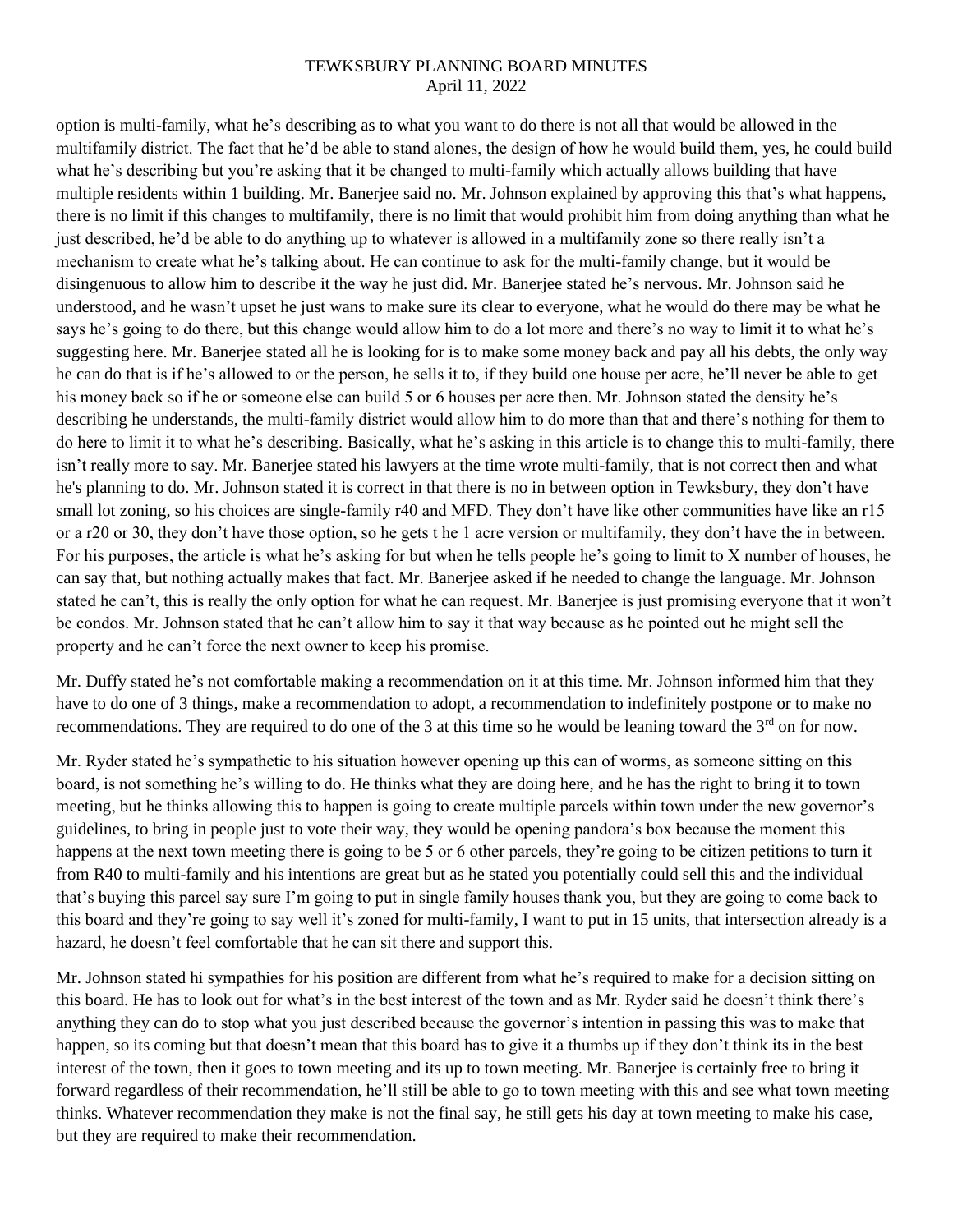Mr. Johnson opened it up to the audience.

Bob Ferrari, 676 East St. – Mr. Ferrari stated he lives directly across the street from this property, over 20 years ago there was a story of trying to put 1,000 unit in this location, just before he moved in the area, thankfully it did not happen. He just heard that Article 29  $\&$  30 was supported by the planning board, this flies right in the face of that so he would be shocked if they supported this in any means or any stretch. He knows that the East St pumping station across the street from this practically exploded into people's homes 2 days ago, can't handle more people at the moment. Mr. Ferrari stated he believes the land is within well zone protection 2 off the state hospital wells, its either 2 or 3, there's 3 different zones of protection around the state hospital for the wells, but that is something to consider in their decision. Mr. Banerjee stated that's crazy stuff that he just heard. Mr. Johnson said before they got into a back and forth, Mr. Ferrari was just stating something he heard, people can feel however they feel about his comment. But he doesn't feel like he has to refute it. Mr. Banerjee stated he felt upset that kind of hearsay or rumors that absolutely not true. Mr. Johnson reminded him that he said he heard, it only has the weight that anybody's willing to give it based on him saying he heard it. Mr. Banerjee stated one thing about the sewer line, his tentative or wishful thinking plan was to go the other way from Maple St. to Shawsheen St, not to East St.

Vinnie Allard, 225 Maple St – Mr. Allard stated he understands Mr. Banerjee's situation but hopefully he'll be sympathetic to his. He has 2 daughters  $3 \& 1$  right on the corner, less than a quarter mile from the property and Maple St over the last 15-20 years has become a drag strip, the amount of cars he sees speeding on that road is insane, adding multifamily to that road whether its his intent or not would absolutely magnify that. It's potentially zoned for 7 units, he thinks its like 48 units potentially could go in there hypothetically, that ridiculous. He knows it's not Mr. Banerjee's intention but he completely sides with the board and thanks them for their consistency in trying to preserve what the town in whether it's the signs or the single-family homes or the neighborhood fields or whatever it is they are trying to preserve here and being consistent with that even with all the zoning changes, thank you.

**MOTION** – Mr. Ryder made a motion to close the public hearing. The motion was seconded by Mr. Fratalia and unanimously voted 4-0.

**MOTION** – Mr. Ryder made a motion to recommend indefinite postponement. The motion was seconded by Mr. Duffy.

**MOTION** – Mr. Johnson made a motion to make no recommendation on the article. The motion was seconded by Mr. Fratalia.

Mr. Ryder stated with the governor's new guidelines, they're taking a gamble of when this comes in and they have 75 people at the town meeting. Historically they've seen the numbers are going down, he'd hate to see that this is something after they come over 2 large zoning articles and they have a mass exodus, and they turn around and there's 30 people left. His opinion is he thinks it's the boards responsibility to listen to some of the residents and preserve the single-family lots that they have, and he doesn't want to be sitting here in a month saying we just wish we took that extra step, so that's why he thinks they should move for indefinite postponement.

Mr. Johnson stated it's the part that they may have to keep doing this going forward and they are going to have to look at them all individually of that reason that he thinks he'll withdraw his motion and they will go with Mr. Ryder's for a vote. Mr. Fratalia agreed.

**MOTION** – Mr. Ryder made a motion to recommend indefinite postponement. The motion was seconded by Mr. Duffy and unanimously voted 4-0.

Mr. Johnson explained to Mr. Banerjee that the Board made its recommendation to the town meeting for indefinite postponement of the article All that means is that they are recommending to town meeting to vote to indefinitely postpone this which would be to defeat the article. Hos article will still go to town meeting, and he'll still get a vote from town meeting, this is just their recommendation to town meeting as to what they think they should do. They can ignore the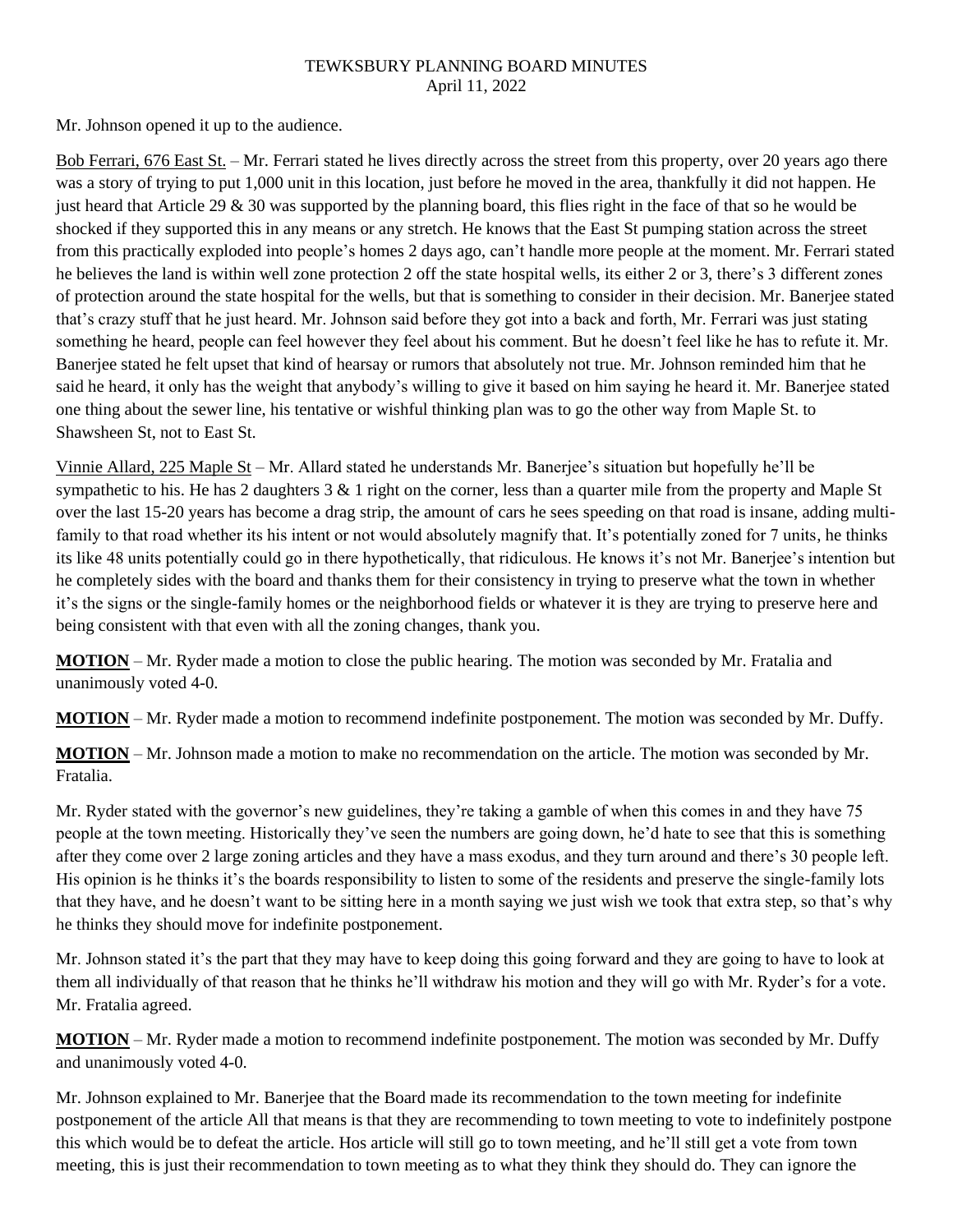board or take their recommendation and vote that way or its possible eh could withdraw the article, their recommendation does not change any of that other than they've made a recommendation to town meeting for what the board thinks they should do. Mr. Banerjee starts to ask if he won, and Mr. Johnson states that if he wins their recommendation means absolutely nothing. If they approve his article at town meeting then it will be changed to multifamily, and they will be that the board will have no further role in the process. What he is looking for at this point, if he wants this to happen is he wants to win at town meeting, he wants town meeting to approve this article. Mr. Banerjee asked is he won if he would be back in front of this board, Mr. Johnson stated he would see them when he went to do something, but he will be doing it with the okay of being in a multifamily district of that's the case if he wins. Mr. Banerjee asked if he withdraws the article then he can go ahead, if able, to build more than one houses per acre of land or just one. Mr. Johnson stated if he was to withdraw this article, he would remain in the R40 district, one house per acre, if he withdraws it and does nothing. If he goes to town meeting and his article defeated, he will still be in the R40 district where he can build 1 house per acre. The only way he can build one house per acre is if he gets the article approved at town meeting. Mr. Banerjee then asked at town meeting all he needs is 50.1% of the vote. Mr. Fratalia stated just to be clear, they are not supporting the article as presented, Mr. Banerjee stated he understands that but that doesn't preclude him from going forward. Ms. Lowder clarified this vote is a recommendation only, it doesn't preclude him from going to town meeting, it doesn't mean the town meeting won't approve it. It just means that they're recommending it not be adopted, but he can move forward.

## **(D) 60 Highland View Road – Highland View Realty Trust: Site Plan Special Permit, Special Permit & Land Disturbance Permit (***continued from 3/28/22)*

Matt Hamor appeared for the Site Plan Special Permit, Special Permit & Land Disturbance Permit for 60 Highland View Road. Mr. Hamor stated he is going to request a continuance; the engineering department is still reviewing their plans. They didn't go through the effort of submitting all the plans to all the planning board members until they got engineering sign off. They are working with Kevin Hardiman to get sign off on the drain system.

**MOTION –** Mr. Fratalia made a motion to continue 60 Highland View Rd to 7:20 P.M. on April 25, 2022. The motion was seconded by Mr. Ryder and unanimously voted 4-0.

## **(E) 160 & 170 River Road – Trull Brook Golf Course, Inc.: Site Plan Permit & Land Disturbance Permit** *(continued from 3/28/22)*

Applicant requested continuation to 4/25/22

**MOTION –** Mr. Ryder made a motion to continue the Site Plan Permit & Land Disturbance Permit for 160 & 170 River Road to April 25, 2022, at 7:10 PM. The motion was seconded by Mr. Fratalia and unanimously voted 4-0.

# **(F) 85 French Street – CIL Realty of Massachusetts: Land Disturbance Permit** *(continued from 3/28/22)*

Applicant requested continuation to 4/25/22

**MOTION –** Mr. Ryder made a motion to continue the Land Disturbance Permit for 85 French Street to April 25, 2022, at 7:15 PM. The motion was seconded by Mr. Duffy and unanimously voted 4-0.

# **(G) 940-960 Main St – 960 Main Street Development, LLC on behalf of John D. Sullivan: Modification to Site Plan Special Permit** *(continued from 3/28/22)*

Applicant requested continuation to 4/25/22

**MOTION –** Mr. Fratalia made a motion to continue the Modification to Site Plan Special Permit for 940-960 Main Street to April 25, 2022, at 7:05 PM. The motion was seconded by Mr. Ryder and unanimously voted 4-0.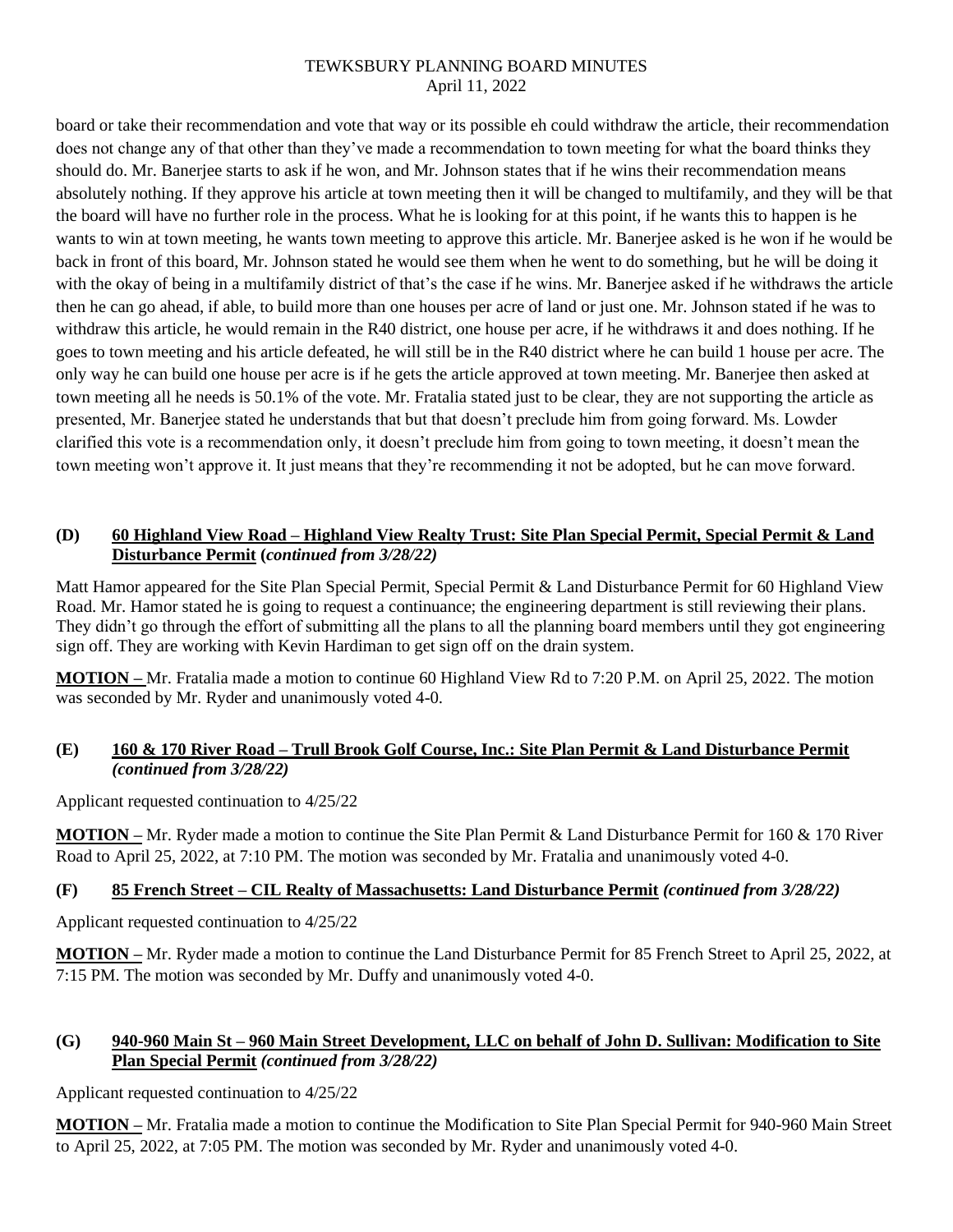# **(H) Administrative Items (continued) 1. 2122 Main Street – Concept Plan Review**

Matt Hamor & Derek Leader appeared for the concept plan review for 2122 Main Street. Mr. Hamor stated that they've been doing some work with the town vetting out a potential solution to a problem the Leaders discovered when they purchased the property. The construction of the retail building was going to be financially problematic for them, coupled with the affordable housing component of the townhouses is making this difficult for them the ultimately develop the plan. If they have to develop the plan, they are going to figure out a way to get through that but what has happened is Donna's Donuts which is directly adjacent to this site is in much need of a parking area. They've spoken with those folks and vetted out a plan with the town and what they are proposing is to replace the area where the commercial building was, do a full parking lot, that parking lot will service Donna's Donuts, it will help with the operations of Donna's Donuts, then add 3 townhouses to this and make this entire development a mixed use development by the incorporation of the parking lot to be added on to Donna's Donuts thus having both properties governed by a Special Permit. They would then go an modify the existing special permit for 2122 Main St with this configuration & take recommendations that were brought forth from the IDR Meeting that pertained to some of the walkways, a little bit on the parking configuration and some snow storage comments that came up during that meeting. The proposal thus far has been positive from the town otherwise they wouldn't have come here before the board to get their view on this. They are looking for their input in order to take the next step where they would formally go before the Planning Board and request a modification and do the engineering necessary in order to make this project work, that they think is going to benefit Donna's Donuts, it's a tight configuration & they are in desperate need of a parking lot for their facility.

Mr. Ryder stated they are going down the same path they went with the old police station, parking lot as a commercial component, not meeting the bylaw. By adding a parking lot to and existing commercial building, again they are going to go down a create another, well we did it on this lot, we did it on that lot, the intent of the bylaw is to have a commercial component with the residential units. They went back and firth with the development across the street about having a commercial component with that development, they went through this with Colonial Drive, the development across the street from Colonial Drive, they went though this with the old wicked cheesy lot, the corner of Marshall St. The guideline states a commercial component in a parking lot is not a commercial component, if the town is supporting that then he thinks the planning board needs to have a conversation with the town because that's not the intent of the bylaw. They went through this back and forth with the old police station. Mr. Hamor stated he didn't know the background of those properties; he thinks there this may be different is that Donna's Donuts property would be incorporated into the overall special permit. Mr. Ryder questioned if it was the same owner. Mr. Hamor stated no. Mr. Ryder stated they were skirting the bylaw, it's a no for him, he thinks they're going down another slippery slope.

Mr. Duffy stated he didn't have the benefit of being on the board with those previous development, but he knows exactly where they are and what Mr. Ryder was talking about, and he also knows that he sees a lot of open glass as he drives down Main St. and he questions, along with many residents, do they need that space. He drives by all these beautiful new spaces, and he doesn't see a tenant in any of them, not a single one & he's not sure about the slippery slope thing, if everyone will say they don't want the commercial component, is that something that if they did, they would be setting some sort of precedent.

Mr. Johnson stated he thinks from Mr. Ryder's perspective he would say yes if he's asking him, he worries about the slippery slopes sometimes too but the one thing he does know is that they do always when its something they have to ask for they can always make a decision each time. So, for him, the one he was pointing out by the police station, didn't work and they were to say here that they thought it did  $&$  they had legitimate reasons for that, then he doesn't see it as a slippery slope, he sees it as a case-by-case decision that the board can make if they want. The only way this does work is if it's considered a commercial component because that if still necessary, its just in this case this would be the commercial component so its not that they wouldn't have it. If this goes forward and that's how its approved that would be the commercial component and take the place of the 2 units that were here previously but from a definitional perspective Donna's would eb the commercial component and that would be the residential. Mr. Duffy then stated the parking lot added for the benefit of Donna's Donuts would be considered the commercial component. Mr. Johnson stated yes, they referenced the plans in front of them. Mr. Duffy stated, just his opinion, but all he sees is 2 empty buildings there in the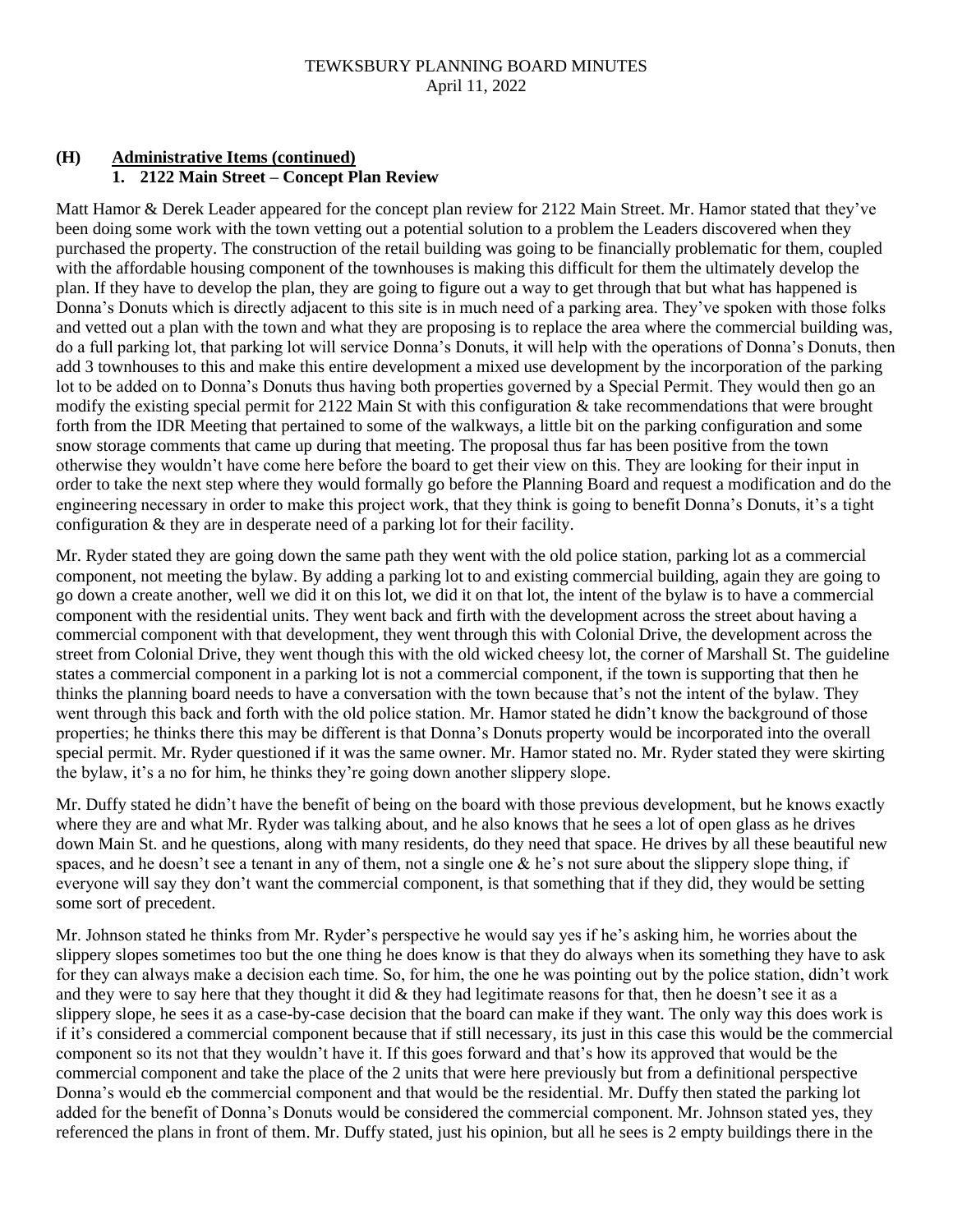future and to him 3 more residential units is more where the demand is, its 3 more Tewksbury residents that are going to be able to buy a home.

Mr. Fratalia stated they went through this a number of times and his first opinion when seeing it was where's the commercial component, Mr. Hamor has done a number of developments here and know there's always been a commercial component with a business with residential. He knows Donna's Donuts does need parking & asked the town's opinion on the IDR. Mr. Hamor stated he spoke with the assistant town manager to go through this scenario  $\&$  he thought there was a window for this in benefiting a business that is tight in constraint in the way that it functions as a business. It was directly adjacent to this property to incorporate Donna's Donuts into the special permit then combines the 2 properties into and overall special permit. Ultimately this board is the board that has the final say, that's what led them to go to an IDR, to see fi there was any feedback from the municipal department standpoint whether this is a viable solution from an engineering standpoint it's doable, it's really whether the board wants to take a look at this case to see if there's a net benefit to an adjacent commercial business that would be further expanded to incorporate this parking lot to alleviate some past concerns with operations of that business on that property, its tight, they have a drive thru, its limited parking. His first concern was opening pandora's box with Donna's Donuts as an operating business, the way this was laid out was to leave Donna's Donuts the way its currently configured  $\&$  add the parking lot to deal with the overflow congestion that obviously happens on the morning and weekends. With their direct adjacency it seems to work  $\&$  this is the opportunity to do it, if not the Leaders are going to be forced to develop the property the way its permitted if they choose to do so but Donna's Donuts won't have a parking lot available. Mr. Fratalia stated the other solution would be to sell that particular property or that particular to Donna's Donuts to do the same function rather than what Mr. Ryder said skirting the bylaw, or what you could do is sell that to Donna's Donuts and still continue with that project with the special permit, putting a commercial component like they had in there and reduce the number of units but a that's how he sees the best scenario for this particular piece of property & with that said where are they with affordable housing components. Mr. Leader stated is about 25% at the current levels. Mr. Hamor stated maybe 4. Mr. Fratalia stated he's all for that then went on to explain to Mr. Duffy that this is already an approved project, special permit with the commercial component being the jewelry store, that was the original approved plan, which is in place now, so they want to change that. Mr. Fratalia stated he did not see a postal delivery area, plans usually include that. This is not their typical plan, and he doesn't want a new design coming at the town, he'd like to see the commercial component being incorporated in this rather than being on the side.

Mr. Duffy stated this seems to be a very unique situation with an abutting business that at glance, seems to be a pretty good fit. He asked if Mr. Johnson could explain what went on at the old police station lot that has some similarities here. Mr. Johnson thinks it was the suggestion of the board at that time that they were making, he thinks the parking was technically going to be to the town but sort of specifically to the housing authority that was the limit. It wasn't actually something they had to make an official determination on, the feeling in that case was that was really being done as a way to get around building a commercial unit but not really giving any benefit to anyone other than the developer for what they wanted to do and not so much what that commercial component was giving to the town. Mr. Ryder stated the RFQ that went out, the RFP that went out for that parcel was that whoever the owner would be was to build a parking lot for the housing authority, that was part of the RFP, so their intent was they were going to put in a guard shack on that parking lot and have that as the commercial component to the development. Mr. Johnson stated he's not making the argument for it, just a statement, that was a piece put out by the town just it had an RFP involved, the difference from that property to how he would look at this you one you could see as different things. Mr. Ryder stated obviously this parcel, when purchased, was bought with the due diligence that it met a certain requirement to put residential components it had to have a commercial component so knowing now that this was going to be something that was going to be allowed this parcel became worth that much more, they are building a parking lot which is maybe \$75,000 and they're gaining 3 residential units that they are going to rent or sell. They're going to make it on the lease or sale to Donna's Donuts and then turn around are they're going to build 3 additional residential units they're going to make money on. At the end of the day, this parcel was purchased under the guidelines, they purchased a parcel it needs to meet the guidelines for residential has to have a commercial component, in a commercial component if you read the guidelines, it doesn't say a parking lot, it says a commercial unit and that is not a commercial unit, it needs to have a commercial component. Mr. Hamor stated he reads it the same way, they thought it was different. Mr. Ryder stated that is the problem, they thought it was different and the difference is that we're going to open up another, that what happens. They sat here for the last 2 hours talking about zoning, the board gets hammered enough about what gets put in front of them  $\&$  to permit this, it cant happen and it cant happen while he sits on the board because that's not the intent of the bylaw because that lot becomes that much more valuable to anyone that bought this 6 years ago , 10 years ago knowing that they could have put a parking lot there, they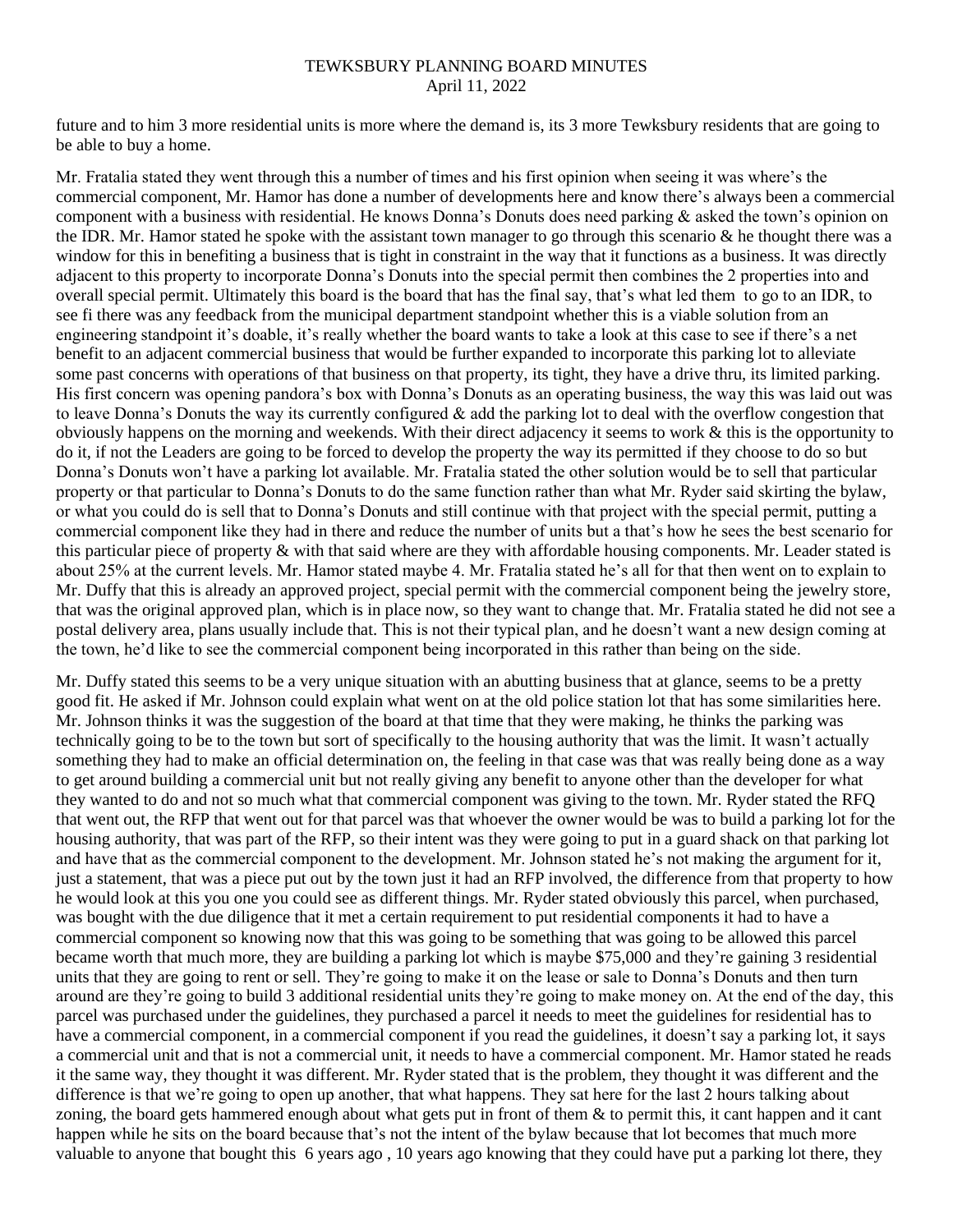could get all residential units if I build a parking lot the next door. Mr. Johnson stated Mr. Ryder just brought up an interesting point they are going to need clarification on. This is multi-family, it does have an affordable component, his guess is that is only going to require a majority vote. Ms. Lowder agreed. Mr. Ryder said he understands, they have a parcel they are trying to develop, and he gets the commercial component there's an expense to it but there's a value to those residential properties so meet the guidelines, build a commercial component and then at that point they have to make sure they meet the parking for that commercial component, he just doesn't feel comfortable doing this, they are walking a very fine line here.

Mr. Fratalia stated for these special permits he usually makes it a point to tell the developer that there's a lot of vacant office space in town but if the residential sells/rents out but the commercial space stays vacant its not good for them but it obviously work for some developers because they have their rentals and the commercial is secondary, it may take a while but they do go ahead an do it.

Mr. Duffy asked if anyone from Donna's is anxious to get additional parking. Mr. Leader stated he came up with this plan because he didn't want to be knows as the guy that put Donna's Donuts out of business by taking away all their parking so he's the one that had Matt change the plans, he was thinking of Donna's Donuts being a small business owner himself. Mr. Fratalia questioned if it was being rented to them now, Mr. Leader answered they wanted to lease I in perpetuity to always be their property for their use. Mr. Ryder stated if this was something that was going to be allowed Donna's could have purchased it, built units ant met the guideline so its not the guideline. Mr. Hamor answered was they couldn't afford to purchase the entire parcel. Mr. Ryder stated they probably couldn't afford it the way it sat with the guidelines, having to build a commercial component where they already own a commercial component. They know they way real estate is selling right now, residential is hot, commercial is not so that parcel just became that much more valuable. Mr. Johnson stated they are grandfathered so if they did that, they would open themselves up to all the non-conforming.

Mr. Johnson stated he gets the point on all sides. Mr. Duffy has a point, there's a lot of empty commercial units, the money is in the residential units. The only reason most of the commercials are being done is because they are a requirement, they'll do the minimum that's necessary from the commercial standpoint to meet the requirement if it stays empty its really no great loss to the property owner because the units are footing the bill. This site does have affordable units, it's something that keeps being brought up, if this is done what they get for affordables ticks up a little and in this case he can see looking at this differently than the other because you can see right now today how much the need for that parking is because they are using it for parking right now, so it not an abstract idea, it is in fact in play right now showing how much its necessary. He also has to think about its Donna's Donuts now, maybe Donna's Donuts forever but if somewhere down the line if they decide they want to open their place elsewhere, wherever goes in next, do they need that parking, that's something he has to weigh.

## **Old Business**

There was no old business

## **New Business**

There was no new business.

## **Correspondence**

There was no correspondence.

Mr. Duffy stated he is very happy here to be working with the board and he looks forward to a very productive term here. He'd like to thank Mr. Delaney for his years of service with the board and town of Tewksbury and he's looking forward to working with them all to make Tewksbury a better place.

## **Adjournment**

**MOTION** – Mr. Duffy made the motion to adjourn the meeting at 9:52 P.M. The motion was seconded by Mr. Ryder and unanimously voted 4-0.

# **Approved on: April 25, 2022**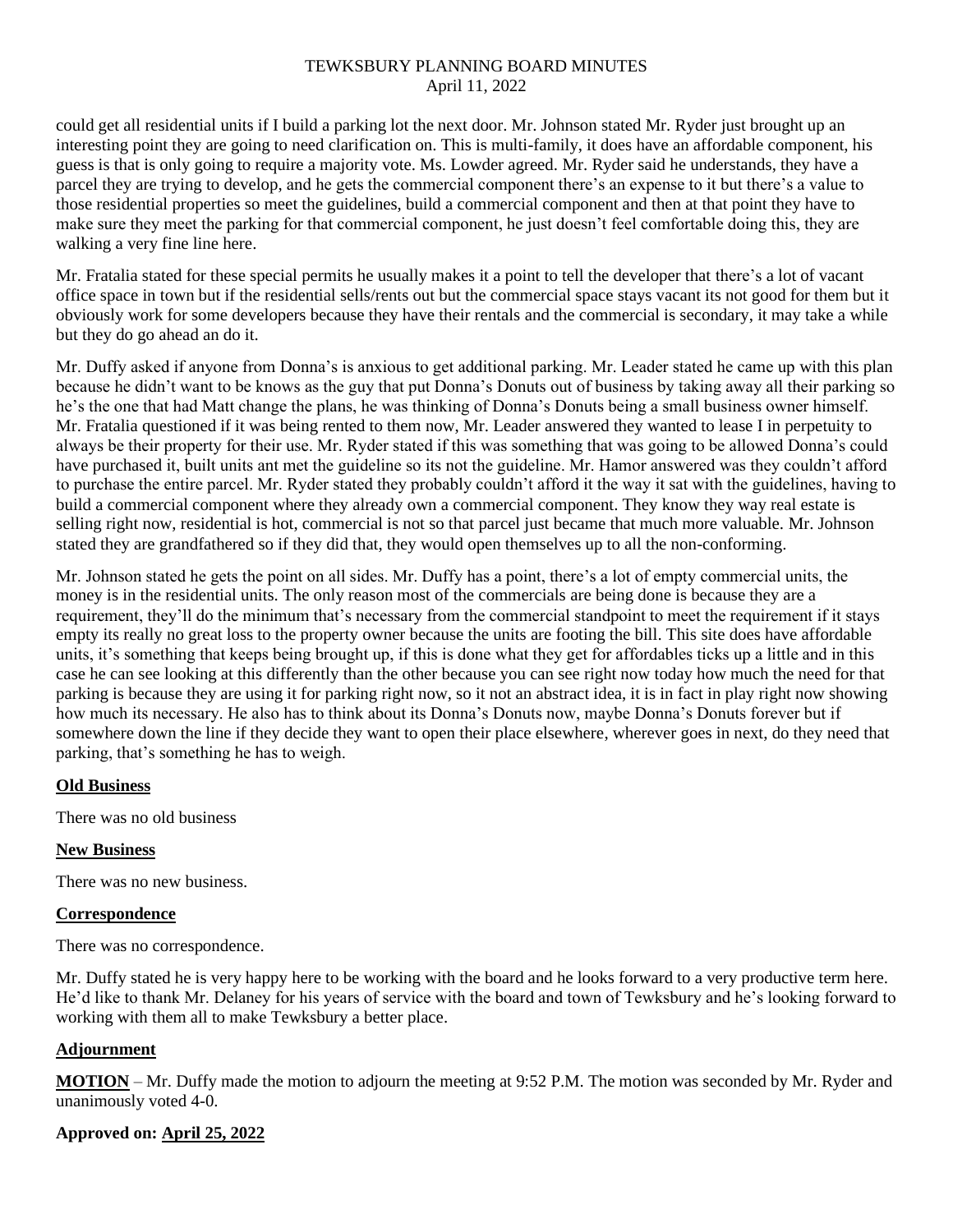*List of documents for the 4.11.22 meeting*

*Documents can be found in the Community Development Office*

|    | 7:00 p.m. | Call meeting to order                                                                                                                                                                                                                                                                                                                                                                                                                                                                                                                                                                                                                                                                                                                                                                                                                                                                 |
|----|-----------|---------------------------------------------------------------------------------------------------------------------------------------------------------------------------------------------------------------------------------------------------------------------------------------------------------------------------------------------------------------------------------------------------------------------------------------------------------------------------------------------------------------------------------------------------------------------------------------------------------------------------------------------------------------------------------------------------------------------------------------------------------------------------------------------------------------------------------------------------------------------------------------|
| Α. | 7:00      | Approval of Minutes: March 28, 2022                                                                                                                                                                                                                                                                                                                                                                                                                                                                                                                                                                                                                                                                                                                                                                                                                                                   |
|    |           | <b>Meeting Minutes for March 28, 2022</b>                                                                                                                                                                                                                                                                                                                                                                                                                                                                                                                                                                                                                                                                                                                                                                                                                                             |
| В. | 7:00      | <b>Committee Reports/Administrative Actions</b>                                                                                                                                                                                                                                                                                                                                                                                                                                                                                                                                                                                                                                                                                                                                                                                                                                       |
|    |           | 1- Committee Reports<br>2- Board Reorganization<br>No materials submitted<br>3- Town Planner's Report<br>Memo from Alexandra Lowder dated 4/8/2022<br>4- Border Road - Non-Substantial Change Determination<br>Cover letter from Civil Design Consultants dated 3/30/2022<br>٠<br>Revised Subdivision Plan dated 3/10/2022<br>٠<br>Review letter from Kevin Hardiman dated 4/6/2022<br>5- 300 Ames Pond - Approval Not Required Plan<br>Cover letter from Civil Design Consultants dated 3/31/2022<br>Form A dated 3/31/2022<br>٠<br>Approval Not Required Plan dated 3/22/2022<br>6- 890 East Street & 118 Lumber Lane - Approval Not Required Plan<br>Form A dated 3/23/2022<br>Approval Not Required Plan dated 2/10/2022<br>7- 2212 Main Street - Preliminary Subdivision Plan<br>Cover letter from Woodland Design dated 4/6/2022<br>Preliminary subdivision plan dated 4/2/2022 |
| C. | 7:00      | <b>Zoning Bylaw Warrant Article</b>                                                                                                                                                                                                                                                                                                                                                                                                                                                                                                                                                                                                                                                                                                                                                                                                                                                   |
| D. | 7:05      | 2022 Zoning Article Compared to 2021 Article<br>٠<br>Final Update to Zoning Map 2022<br>60 Highland View Road - Highland View Realty Trust: Site Plan Special<br>Permit, Special Permit, and Land Disturbance Permit (continued from 3/28)                                                                                                                                                                                                                                                                                                                                                                                                                                                                                                                                                                                                                                            |
|    |           | Revised site plans dated 4/1/2022<br>$\bullet$<br>Memo from Alexandra Lowder dated 4/8/2022<br>٠<br>Email from Kevin Hardiman dated 4/8/2022<br>$\bullet$                                                                                                                                                                                                                                                                                                                                                                                                                                                                                                                                                                                                                                                                                                                             |
| Е. | 7:10      | 160 & 170 River Road - Trull Brook Golf Course, Inc.: Site Plan Special<br>Permit & Land Disturbance Permit (continued from 3/28) - applicant<br>requested continuation to 4/25                                                                                                                                                                                                                                                                                                                                                                                                                                                                                                                                                                                                                                                                                                       |

• **No materials submitted**